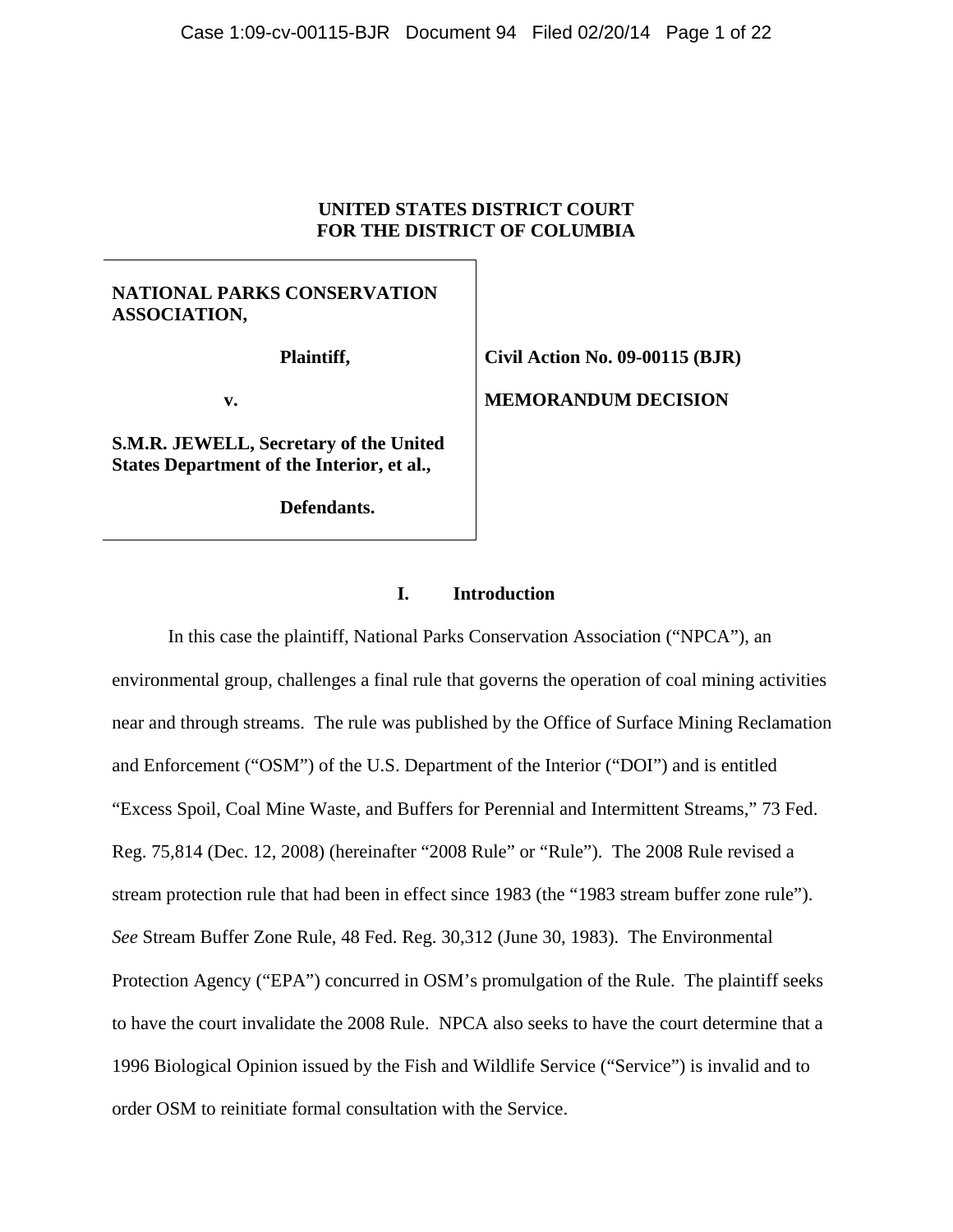#### Case 1:09-cv-00115-BJR Document 94 Filed 02/20/14 Page 2 of 22

The defendants are S.M.R. Jewell, Secretary of the United States Department of the Interior, Joseph G. Pizarchik, Director of the Office of Surface Mining Reclamation and Enforcement, and Gina McCarthy, Administrator of the United States Environmental Protection Agency (collectively, the "Federal Defendants"). Additionally, the National Mining Association ("NMA") has intervened as a defendant in the case. NPCA alleges violations of the Administrative Procedure Act ("APA"), 5 U.S.C. § 706, section  $7(a)(2)$  of the Endangered Species Act ("ESA"), 16 U.S.C. § 1536(a)(2), various provisions of the Surface Mining Control and Reclamation Act of 1977 ("SMCRA"), 30 U.S.C. §§ 1201-1328, and sections 101 and 303 of the Clean Water Act ("CWA"), 33 U.S.C. §§ 1251, 1313.

 This court's decision primarily analyzes NPCA's claims under the ESA. As to those claims, NPCA argues that OSM violated section  $7(a)(2)$  of the ESA by not consulting with the Service prior to promulgating the 2008 Rule. NPCA also contends that it was arbitrary and capricious for OSM to rely on a 1996 Biological Opinion to avoid its consultation duties and that OSM violated its ESA section 7 duties by not reinitiating with the Service. NPCA asks that the court vacate the 2008 Rule and the 1996 Biological Opinion and remand the matter to OSM. The Federal Defendants admit that it was legal error for OSM not to initiate consultation on the 2008 Rule and they request that the court vacate the 2008 Rule on that basis. *See* Answer (Dkt. No. 40) at  $\P$  6, 59, 61-62. The Federal Defendants argue that the plaintiff's claim regarding OSM's reliance on the 1996 Biological Opinion should be dismissed as moot and that the plaintiff's remaining challenges to the 1996 Biological Opinion should be denied because the court lacks jurisdiction to consider them. NMA argues that OSM was not required to consult on the 2008 Rule and that even if consultation was required, the Rule should not be vacated.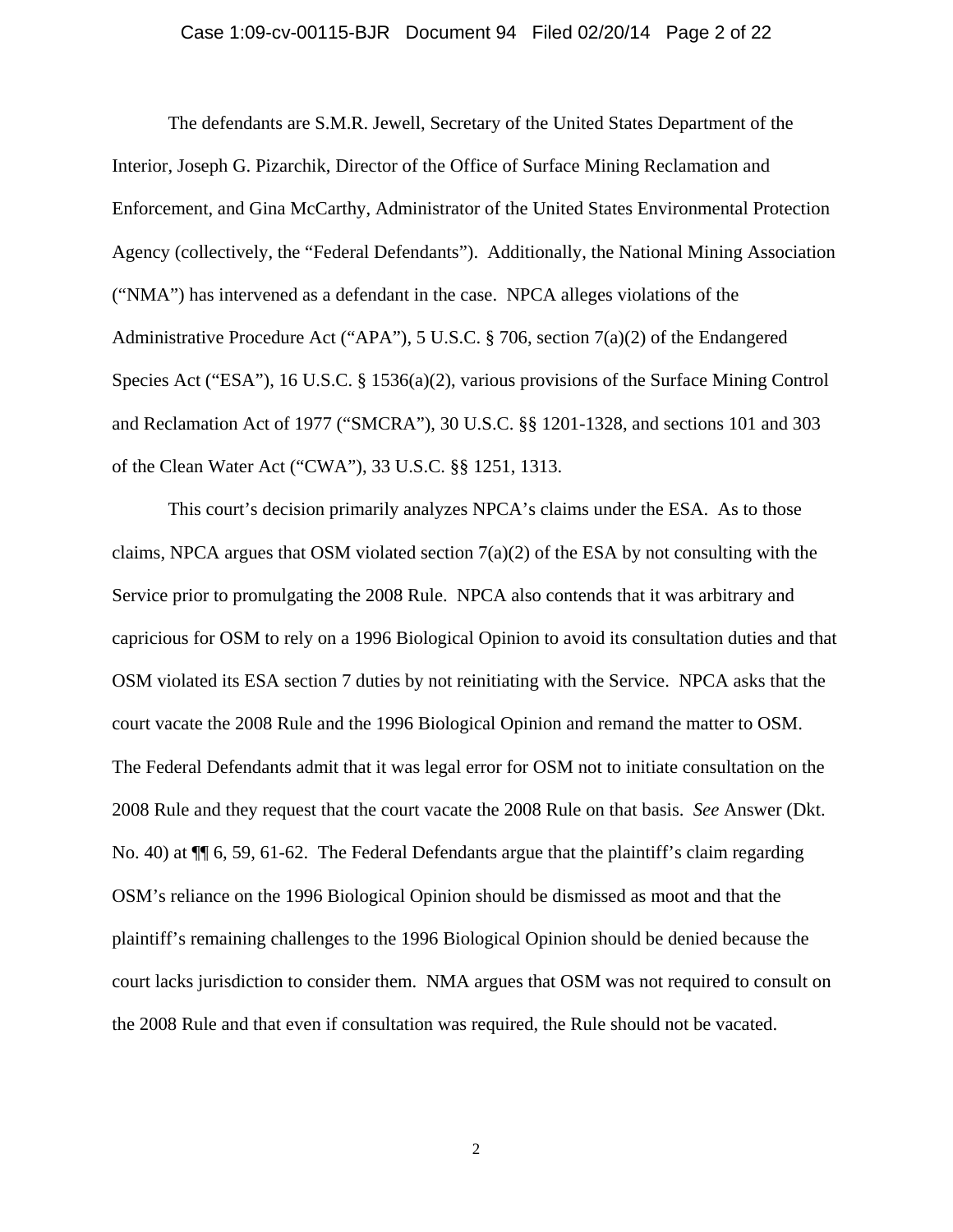Before the court is a series of cross-motions for summary judgment filed by NPCA and the Federal Defendants. NMA has filed oppositions and replies to these motions for summary judgment.

## **II. Background**

# **A. Surface Coal Mining**

To reach coal that is buried below soil and rock, coal mine operators drill, blast, or use bulldozers to fracture the underlying rock. Administrative Record ("AR") at SBZ000125.<sup>1</sup> The operators then remove the broken rock, which is known as "spoil." *Id.* The broken rock that was once compact takes up much more space once it has been excavated. *Id.* As a result, in areas with steep slopes, coal mine operators may not be able to return all of the spoil to the mined area in a stable manner. AR at SBZ000011. When that happens, some "excess spoil" may be placed in the upper reaches of valleys adjacent to the mined areas. *Id.*; *see also* AR at SBZ000003. This is known as a "valley fill." AR at SBZ000003, SBZ000195. These steep-slope valleys often have streams running through them and a valley fill buries the upper reaches of such streams. AR at SBZ000011. Valley fills are also associated with downstream effects on surfacewater chemistry and macroinvertebrate communities. AR at SBZ000277. The placement of excess spoil in stream channels occurs primarily in the central Appalachian coal fields. AR at SBZ000266.

# **B. Statutory and Regulatory Framework**

 $\overline{\phantom{a}}$ 

# **(1) The Surface Mining Control and Reclamation Act of 1977 and the Stream Buffer Zone Rule**

The SMCRA, which has as one of its purposes to "establish a nationwide program to protect society and the environment from the adverse effects of surface coal mining operations,"

<sup>&</sup>lt;sup>1</sup> Citations to the Administrative Record of the Department of the Interior refer to Bates numbers that start with "SBZ."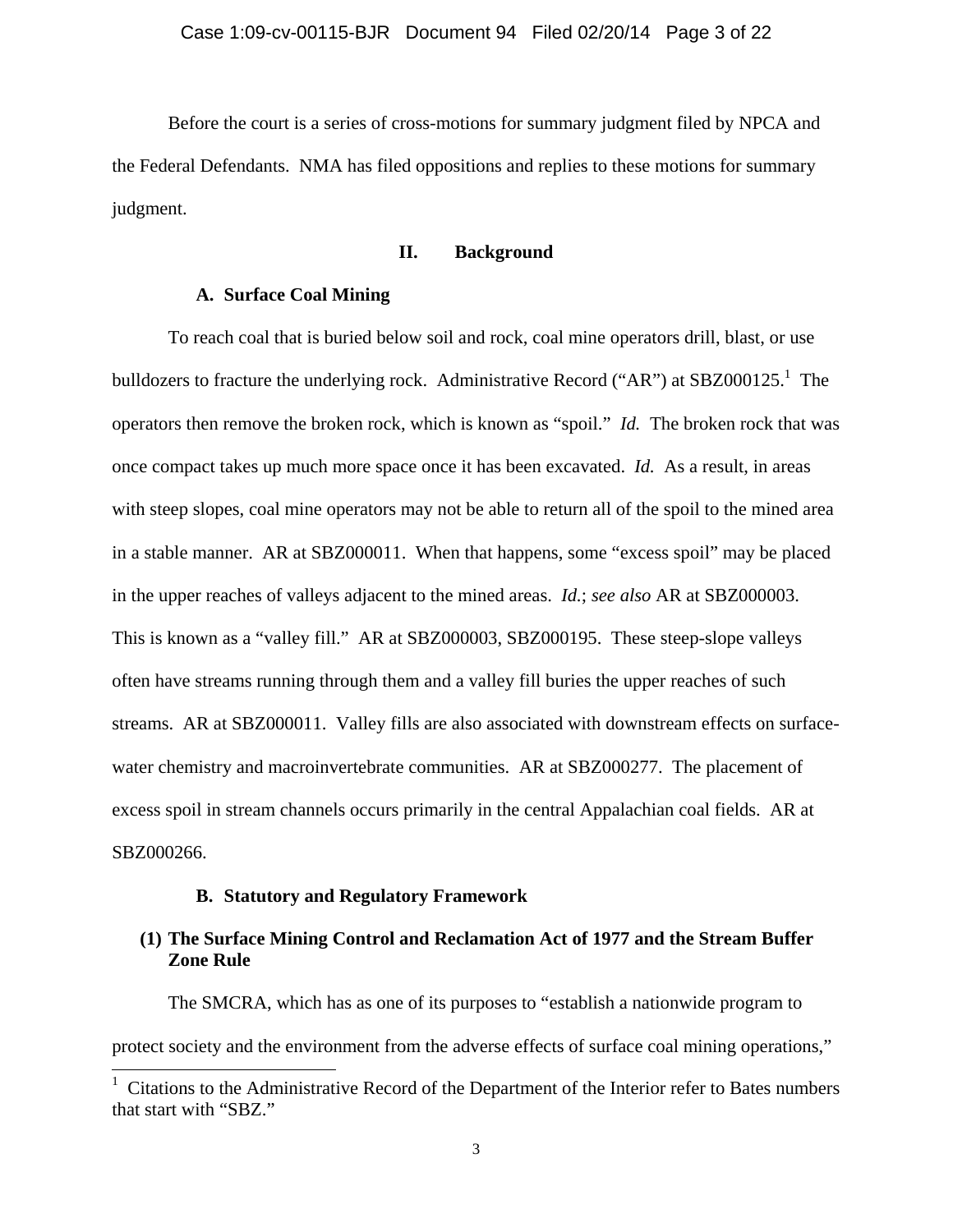### Case 1:09-cv-00115-BJR Document 94 Filed 02/20/14 Page 4 of 22

see 30 U.S.C. § 1202(a), does not require a buffer zone around streams.<sup>2</sup> AR at SBZ000004. Nevertheless, since the initial regulatory program under the SMCRA, OSM has provided for a 100-foot buffer zone around streams, with variances allowing for the disposal of excess spoil within the buffer zone under certain circumstances.<sup>3</sup> See AR at SBZ000004-05.

A state can obtain primary jurisdiction ("primacy") over the regulation of surface coal mining and reclamation operations within its borders by submitting a program proposal to the Secretary of the Interior that meets or exceeds the minimum requirements of the SMCRA and that is approved by OSM. 30 U.S.C. § 1253. In those states that do not obtain primacy, OSM operates a federal regulatory program. 30 U.S.C. § 1254.

# **(2) Section 7(a)(2) of the Endangered Species Act**

Section 7(a)(2) of the Endangered Species Act requires "[e]ach Federal agency," in consultation with the appropriate wildlife agency, to "insure that any action authorized, funded, or carried out by such agency (hereinafter in this section referred to as an 'agency action') is not likely to jeopardize the continued existence of any endangered species or threatened species" or adversely modify a species' critical habitat. 16 U.S.C. § 1536(a)(2). When a federal agency's proposed discretionary action "may affect listed species or critical habitat," the agency must initiate formal consultation with the Service or the National Marine Fisheries Service ("NMFS").<sup>4</sup> 50 C.F.R. §§ 402.03, 402.14(a). There are two exceptions: if preparation of a

<sup>&</sup>lt;sup>2</sup> OSM is the office in charge of administering and enforcing the SMCRA on behalf of the Secretary of the Interior. 30 U.S.C. § 1211(c).

<sup>3</sup> A buffer zone is an undisturbed area between a stream and coal mining operations. *See* AR at SBZ000336.

<sup>&</sup>lt;sup>4</sup> The NMFS (with respect to marine species) and the Service (for other species) share responsibility for administering the ESA. *See* 50 C.F.R. § 402.01(b); Interagency Cooperation— Endangered Species Act of 1973, 51 Fed. Reg. 19926, 19926 (June 3, 1986).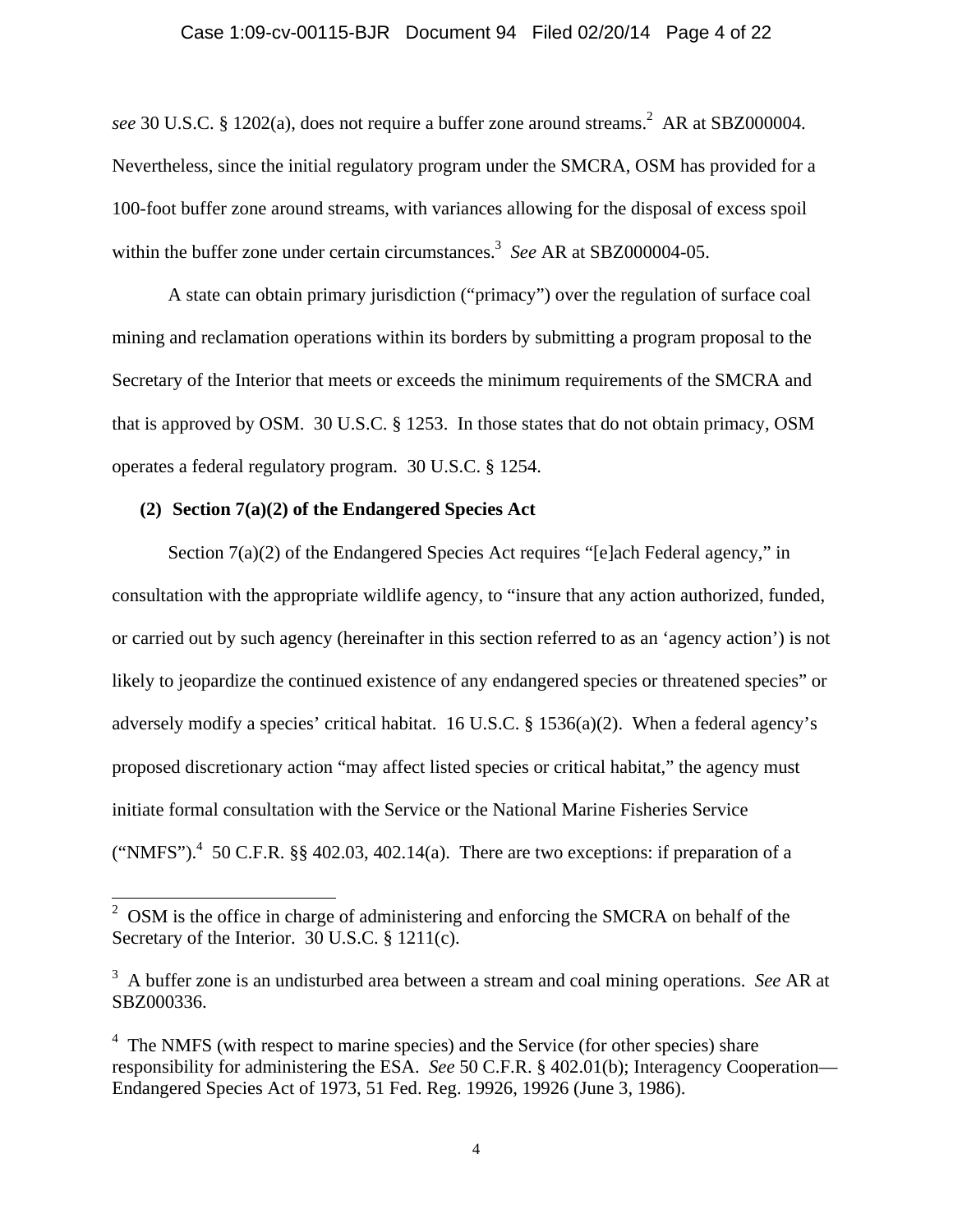### Case 1:09-cv-00115-BJR Document 94 Filed 02/20/14 Page 5 of 22

biological assessment or informal consultation shows that the agency action is not likely to adversely affect listed species or critical habitat, then the agency need not initiate formal consultation.<sup>5</sup> 50 C.F.R. § 402.14(a)-(b); *see also Am. Bird Conservancy, Inc. v. FCC*, 516 F.3d 1027, 1034 (D.C. Cir. 2008). All of this means that an agency avoids the consultation requirement for a proposed discretionary action only if it determines that its action will have "no effect" on threatened or endangered species or critical habitat.<sup>6</sup> Ctr. for Biological Diversity v. *U.S. Dep't of Interior*, 563 F.3d 466, 475 (D.C. Cir. 2009) ("If the agency determines that its action will not affect any listed species or critical habitat, . . . then it is not required to consult with NMFS or Fish and Wildlife.").

The "may affect" threshold for triggering the consultation duty under section  $7(a)(2)$  is low. *See Karuk Tribe of Cal. v. U.S. Forest Serv.*, 681 F.3d 1006, 1027 (9th Cir. 2012) (en banc) ("[A]ctions that have any chance of affecting listed species or critical habitat—even if it is later determined that the actions are 'not likely' to do so—require at least some consultation under the ESA."). "Any possible effect, whether beneficial, benign, adverse, or of an undetermined character, triggers the formal consultation requirement." Interagency Cooperation—Endangered Species Act of 1973, 51 Fed. Reg. 19926, 19949-50 (June 3, 1986). After an agency engages in

 $\overline{a}$ 

<sup>&</sup>lt;sup>5</sup> Informal consultation is "an optional process that includes all discussions, correspondence, etc., between the Service and the Federal agency or the designated non–Federal representative, designed to assist the Federal agency in determining whether formal consultation or a conference is required." 50 C.F.R. § 402.13(a). A biological assessment evaluates the potential effects of the action on listed species and critical habitat. 50 C.F.R. § 402.12(a).

<sup>&</sup>lt;sup>6</sup> NMA asserts that the ESA section 7 rules are not binding on other agencies, because the "structure" of section 7 indicates that Congress has not delegated to the Service the authority to issue rules binding on other federal agencies. NMA states that the structure of section 7 "places the federal agencies in charge of ESA compliance and gives the Services only a 'consultation' role." NMA's Mem. in Opp. (Dkt. No. 57) at 20. But NMA misconstrues the issue in this case. The issue is not whether the Service can require OSM to initiate consultation; rather, the issue is whether OSM's own "no effect" determination—and its concomitant decision that consultation was not required—was arbitrary and capricious.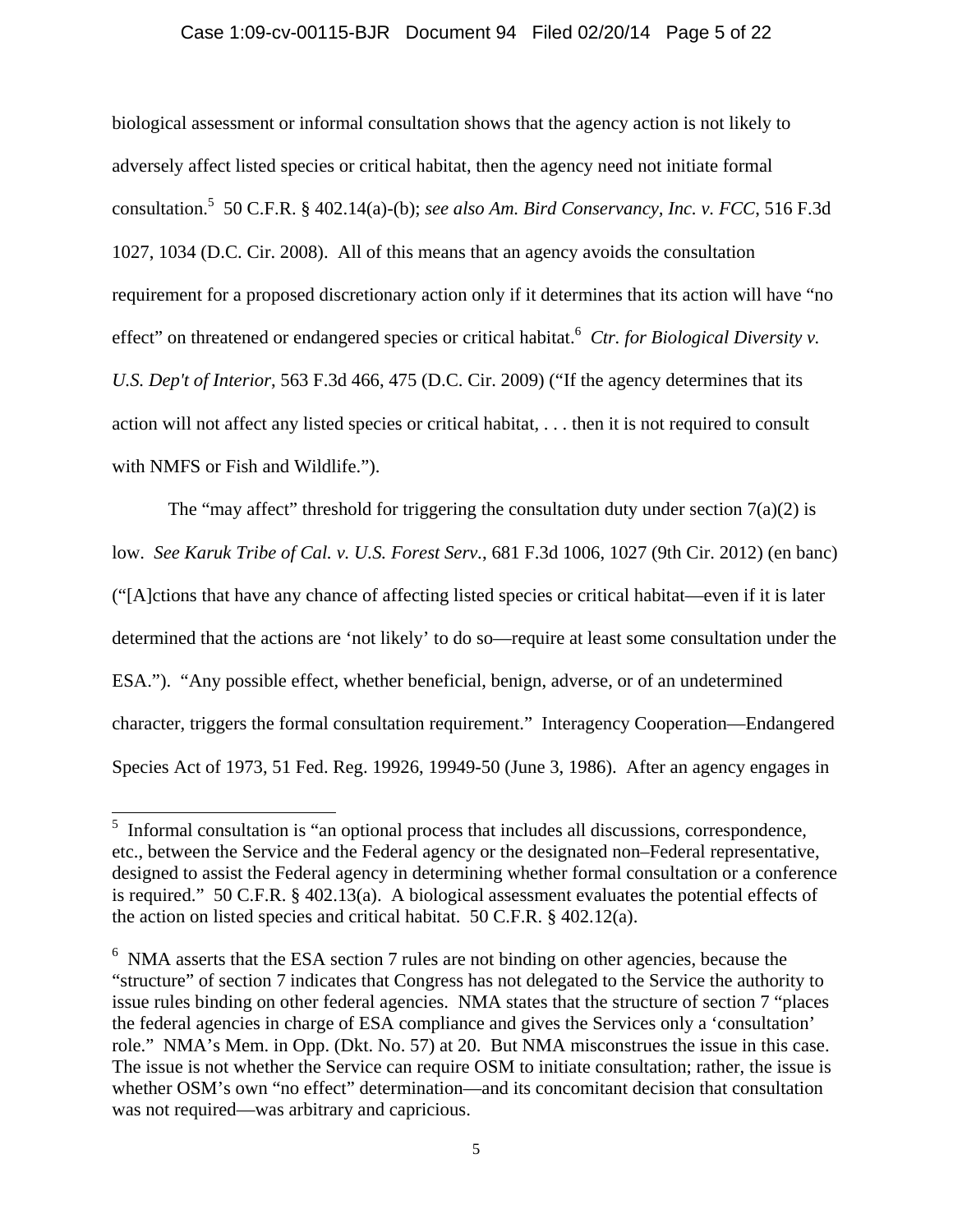#### Case 1:09-cv-00115-BJR Document 94 Filed 02/20/14 Page 6 of 22

the formal consultation process, the Service or the NMFS issues a biological opinion which advises the agency whether jeopardy is likely to occur for a listed species or its habitat and, if so, whether "reasonable and prudent alternatives" exist to avoid a jeopardy situation. 50 C.F.R. § 402.14(h)(3). In some instances, reinitiation of consultation may be required. 50 C.F.R. § 402.16.

## **C. The 1996 Biological Opinion**

On March 21, 1995, OSM requested formal consultation regarding its existing surface coal mining and reclamation operations under state and federal regulatory programs adopted pursuant to the SMCRA and its implementing regulations. *See* AR at SBZ037387. In response, on September 24, 1996, the Service issued a Biological Opinion. AR at SBZ037389 - SBZ037401. The 1996 Biological Opinion is a comprehensive biological opinion "that addresses all present and future Federally listed and proposed species and designated or proposed critical habitats that may be affected by the implementation and administration of surface coal mining regulatory programs under SMCRA." AR at SBZ037392. The Service concluded that "surface coal mining and reclamation operations conducted in accordance with properly implemented Federal and State regulatory programs under SMCRA are not likely to jeopardize the continued existence of listed or proposed species, and are not likely to result in the destruction or adverse modification of designated or proposed critical habitats." AR at SBZ037396. This determination is referred to by the parties as the "no jeopardy" determination.

# **D. The 2008 Stream Buffer Zone Rule and the "No Effect" Determination**

The 2008 Rule being challenged in this case revised the 1983 stream buffer zone rule. *See* 73 Fed. Reg. 75,814 (AR at SBZ000001 - 73). The 2008 Rule retains the buffer zone requirement, but establishes different criteria than those in the 1983 Rule for obtaining a waiver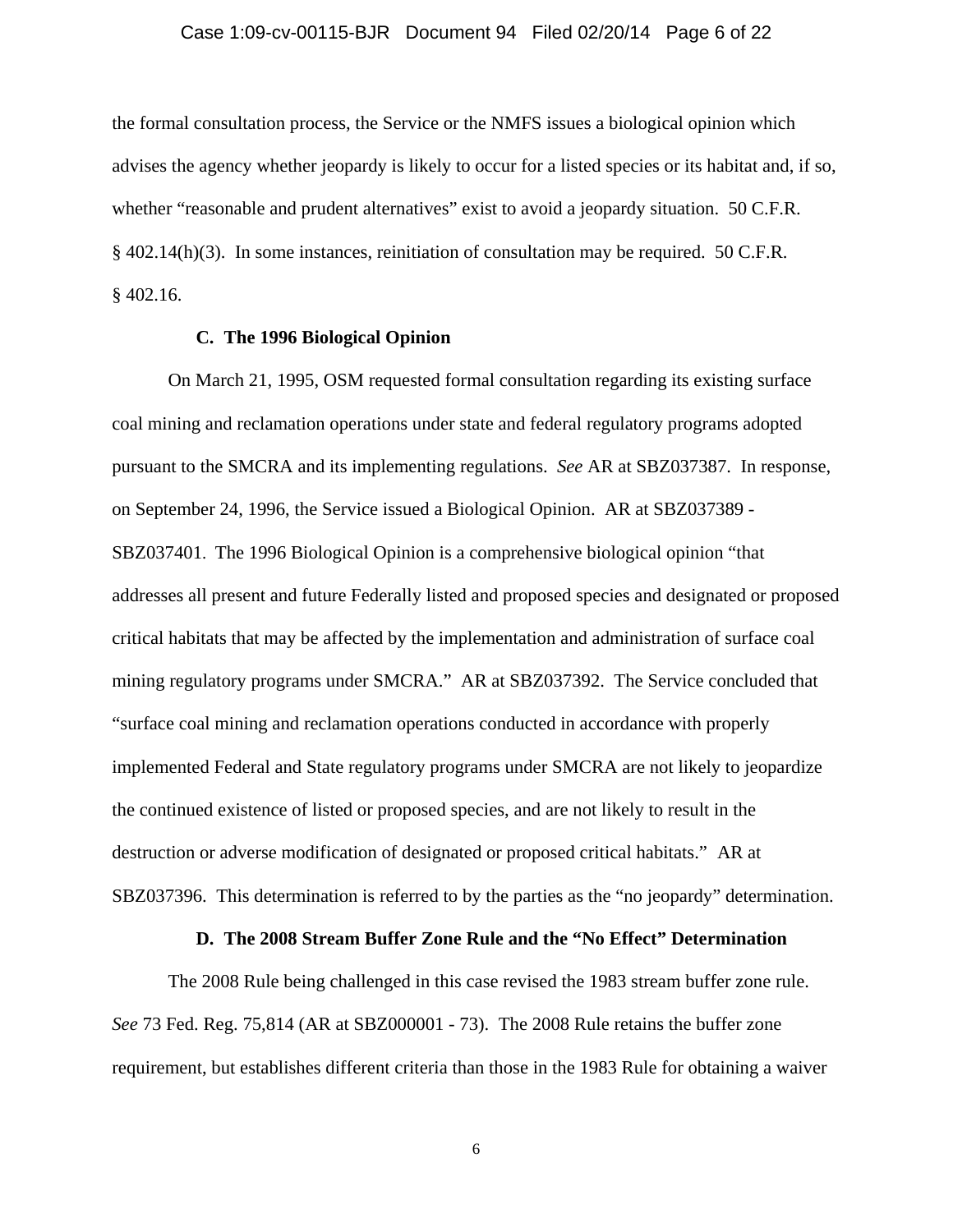of the stream buffer zone requirement. *See* 30 C.F.R. §§ 816.57(a); 817.57(a) (2013). In

promulgating the 2008 Rule, OSM determined that the 2008 Rule would have no effect on listed species or critical habitat, and therefore did not initiate consultation with the Service. *See* AR at SBZ001792. OSM relied on the 1996 no jeopardy decision to reach this "no effect" conclusion. *See* AR at SBZ000281-84.

# **E. Factual and Procedural Background**

# **(1) The Federal Defendants' Concession of Error and Motion for Voluntary Remand and Vacatur**

At the outset of this case, the Federal Defendants filed a motion conceding legal

deficiencies in the rulemaking and requesting the court to vacate the 2008 Rule and remand the

matter to OSM.<sup>7</sup> Fed. Defs.' Mtn. for Voluntary Remand and Vacatur (Dkt. No. 10). Judge

Henry H. Kennedy, Jr., denied the motion, finding that it was not appropriate to vacate the Rule

when there had not been a determination of the merits of the plaintiff's challenge.<sup>8</sup> See Nat'l

*Parks Conservation Ass'n v. Salazar*, 660 F. Supp. 2d 3, 4 (D.D.C. 2009) (Kennedy, J.). The

court concluded:

 $\overline{\phantom{a}}$ 

While notice and comment procedure is not required where a court vacates a rule after making a finding on the merits, *see, e.g., Cement Kiln Recycling Coal. v. EPA*, 255 F.3d 855, 872 (D.C. Cir. 2001), granting vacatur here would allow the Federal defendants to do what they cannot do under the APA, repeal a rule without public notice and comment, without judicial consideration of the merits.

*Id.* at 5. In response to the pending motions for summary judgment, NMA urges the court to avoid considering the merits of NPCA's claims and instead to remand the 2008 Rule without vacatur. *See* NMA's Mem. in Response to Fed. Defs.' Mtn. for Partial Summary Judgment

<sup>7</sup> The Federal Defendants do not concede that *formal* consultation was required, only that some form of consultation was required. *See* Fed. Defs.' Mtn. for Partial Summary Judgment (Dkt. No. 43-1) at 24.

<sup>8</sup> The case was reassigned to the presiding Judge on December 15, 2011. *See* Docket Entry dated December 15, 2011.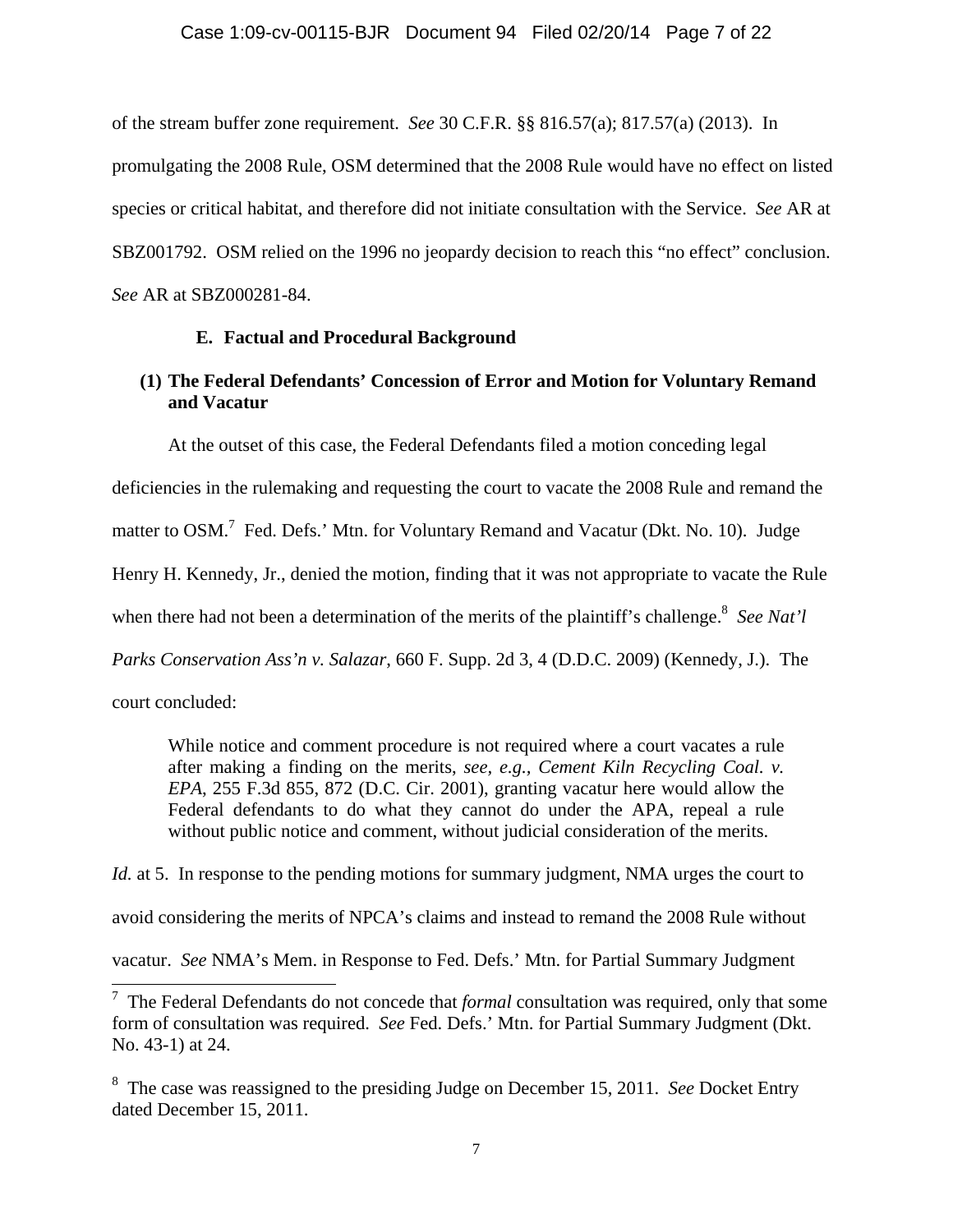#### Case 1:09-cv-00115-BJR Document 94 Filed 02/20/14 Page 8 of 22

("NMA's Resp.") (Dkt. No. 46) at 13; NMA's Mem. in Opp. to Pl.'s Mtn. for Partial Summary Judgment ("NMA's Opp.") (Dkt. No. 57) at 17. NMA argues that remand without vacatur would be consistent with Judge Kennedy's decision in this case and would also be consistent with another case in this Circuit, *Carpenters Industrial Council v. Salazar*, 734 F. Supp. 2d 126 (D.D.C. 2010), *appeal dismissed*, No. 10-5417, 2011 WL 812391 (D.C. Cir. Feb. 24, 2011).

The court respects NMA's arguments. However, the present posture of this case renders it distinguishable from *Carpenters Industrial Council*. In that case, the federal defendants confessed legal error and requested voluntary vacatur of a critical habitat designation. *Carpenters Indus. Council*, 734 F. Supp. 2d at 135. The court concluded that it lacked the authority to vacate the critical habitat designation because it had not made a determination of the merits. *Id.* at 136. But that is not the situation here. The court now has before it the full administrative record, as well as fully briefed cross-motions for summary judgment. The court is, therefore, able to undertake a determination of the merits. As a result, it would not be inconsistent with Judge Kennedy's decision or *Carpenters Industrial Council* for the court to vacate the rule should it determine that vacatur is warranted.

### **III. Analysis**

NPCA makes two claims related to OSM's failure to consult on the 2008 Rule. First, NPCA alleges that OSM's failure to consult with the Service violated the ESA. Second, NPCA alleges that OSM's reliance on the 1996 Biological Opinion to avoid consultation on the 2008 Rule was arbitrary and capricious.

## **A. Standard of Review**

NPCA brings these claims pursuant to the ESA's citizen suit provision, 16 U.S.C. § 1540(g)(1), the APA, 5 U.S.C. § 706, and the SMCRA, 30 U.S.C. § 1276. Am. Compl. (Dkt.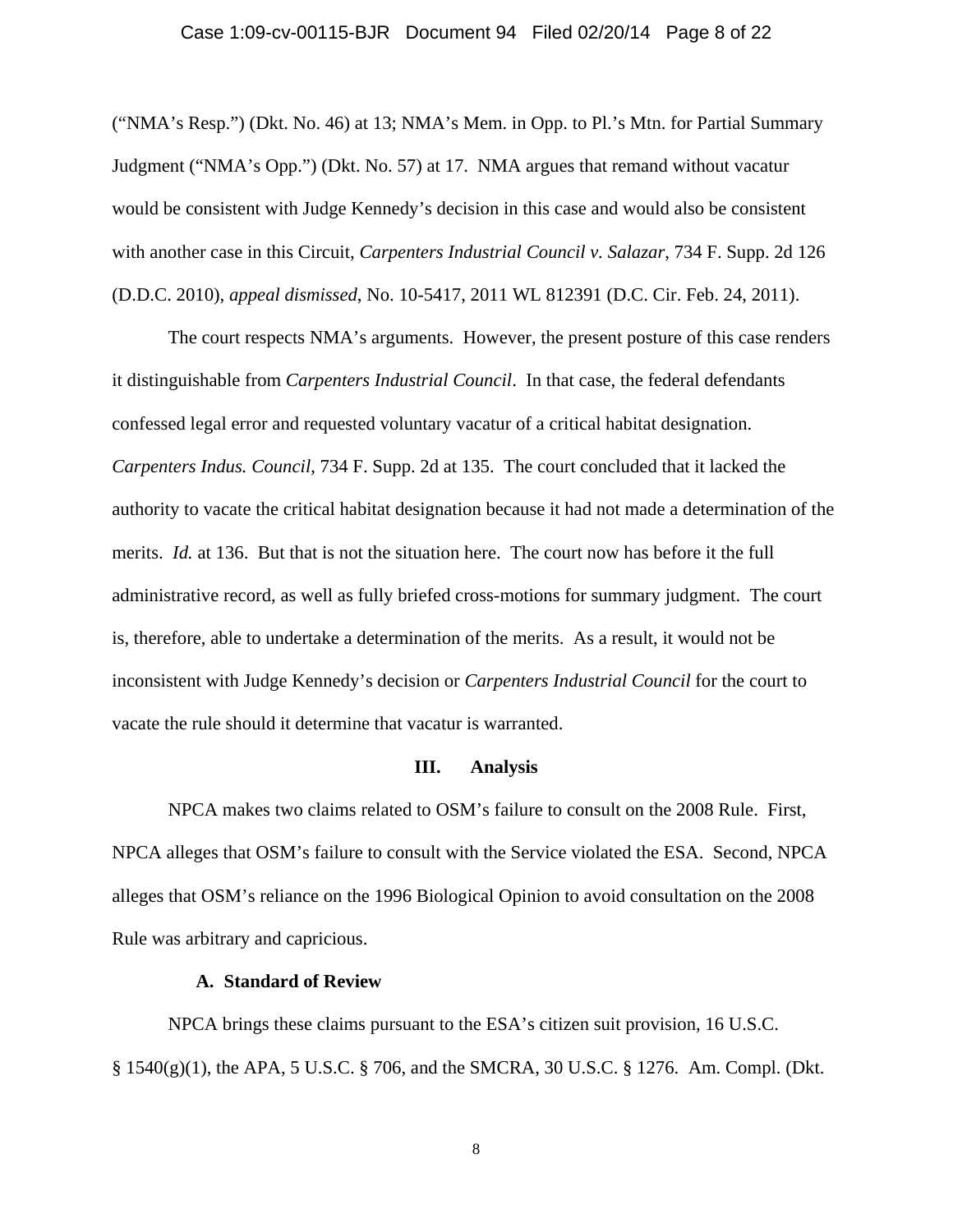#### Case 1:09-cv-00115-BJR Document 94 Filed 02/20/14 Page 9 of 22

No. 6) at  $\P$  61-62; 67-68. The standards provided in the APA govern judicial review of agency decisions under the ESA. *Cabinet Mountains Wilderness v. Peterson*, 685 F.2d 678, 686 (D.C. Cir. 1982) ("[T]he appropriate standard of review under the ESA is the arbitrary and capricious standard provided by the APA."); *see also Defenders of Wildlife v. Jackson*, 791 F. Supp. 2d 96, 106 (D.D.C. 2011). The APA instructs the reviewing court to "hold unlawful and set aside agency action, findings, and conclusions found to be . . . arbitrary, capricious, an abuse of discretion, or otherwise not in accordance with law." 5 U.S.C. § 706(2)(A). Similarly, the SMCRA provides: "Any action subject to judicial review under this subsection shall be affirmed unless the court concludes that such action is arbitrary, capricious, or otherwise inconsistent with law." 30 U.S.C. § 1276(a)(1). The "arbitrary and capricious" standard of review presumes that the agency's action is valid. *Envtl. Def. Fund, Inc. v. Costle*, 657 F.2d 275, 283 (D.C. Cir. 1981).

In making the arbitrary and capricious determination, the court reviews the administrative record already in existence, *see Camp v. Pitts*, 411 U.S. 138, 142, 93 S. Ct. 1241, 1244, 36 L. Ed. 2d 106 (1973), basing its review on the documents that were before the agency at the time of its decision. *IMS, P.C. v. Alvarez*, 129 F.3d 618, 623 (D.C. Cir. 1997). Although the court must undertake a "searching and careful" inquiry into the facts, the standard of review is narrow, and "[t]he court is not empowered to substitute its judgment for that of the agency." *Citizens to Pres. Overton Park, Inc. v. Volpe*, 401 U.S. 402, 416, 91 S. Ct. 814, 824, 28 L. Ed. 2d 136 (1971), *abrograted on other grounds by Califano v. Sanders,* 430 U.S. 99, 104, 97 S. Ct. 980, 984, 51 L. Ed. 2d 192 (1977). Instead, the court is "principally concerned with ensuring that [the Agency] has 'examine<sup>[d]</sup> the relevant data and articulate<sup>[d]</sup> a satisfactory explanation for its action including a rational connection between the facts found and the choice made,' that the Agency's 'decision was based on a consideration of the relevant factors,' and that the Agency has made no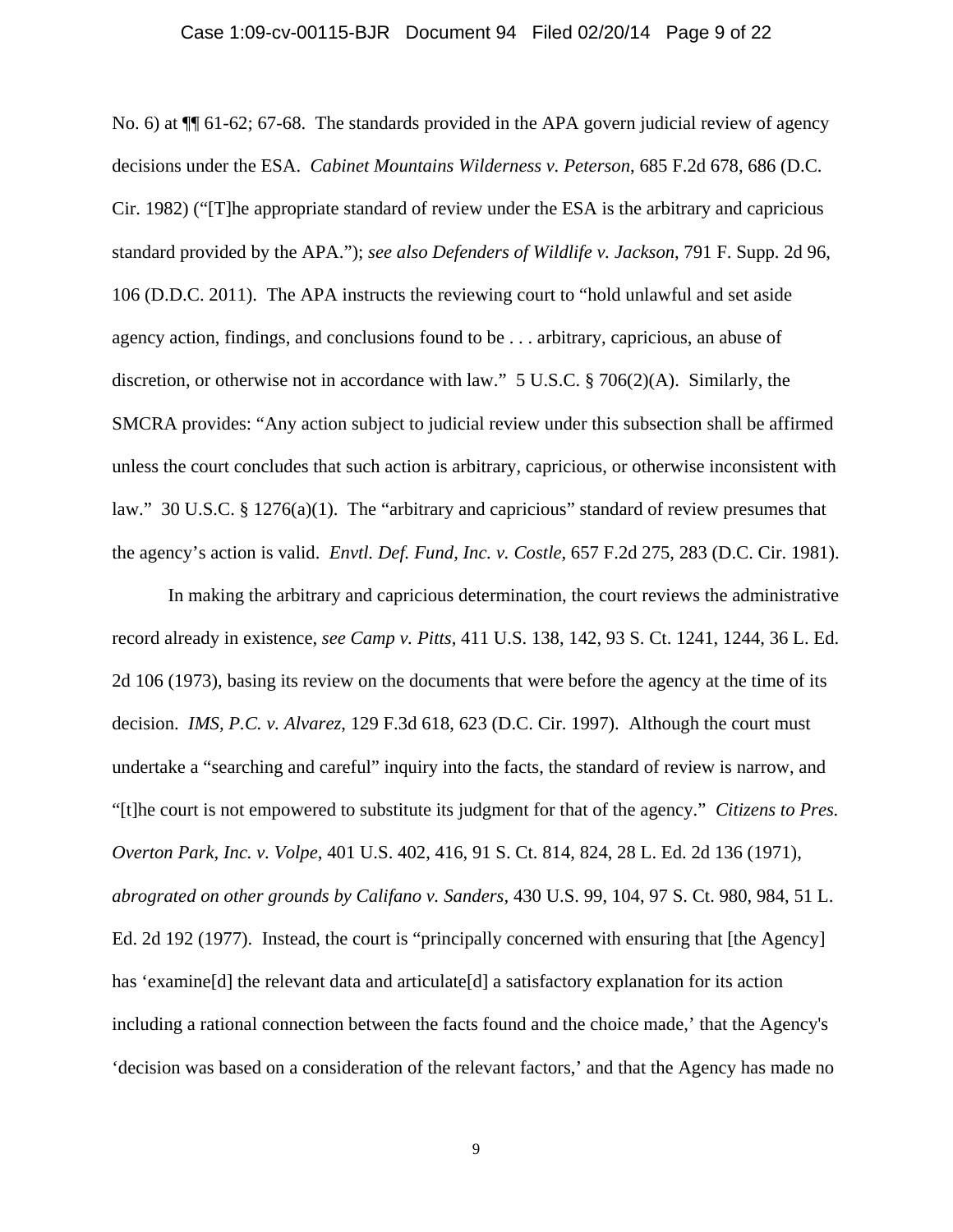# Case 1:09-cv-00115-BJR Document 94 Filed 02/20/14 Page 10 of 22

'clear error of judgment.'" *Bluewater Network v. EPA*, 370 F.3d 1, 11 (D.C. Cir. 2004) (quoting *Motor Vehicle Mfrs. Ass'n of U.S., Inc. v. State Farm Mut. Auto. Ins. Co.*, 463 U.S. 29, 43, 103 S. Ct. 2856, 2866, 77 L. Ed. 2d 443 (1983)). In addition, "[s]ummary judgment is an appropriate procedure for resolving a challenge to a federal agency's administrative decision when review is based upon the administrative record *. . .* even though the Court does not employ the standard of review set forth in Rule 56, Fed. R. Civ. P." *Fund for Animals v. Babbitt*, 903 F. Supp. 96, 105 (D.D.C. 1995) (internal citation omitted) *amended on other grounds*, 967 F. Supp. 6 (D.D.C. 1997).

# **B. OSM's "No Effect" Determination Was Arbitrary and Capricious, and Therefore its Failure to Consult with the Service Violated the ESA**

The record is clear that the 2008 Rule "may affect" threatened or endangered species or critical habitat.<sup>9</sup> First, threatened and endangered species exist in areas where coal mining occurs. In the final Environmental Impact Statement ("EIS"), OSM explained that sixteen federally listed and endangered species of mussels occur in Appalachia. AR at SBZ000278.

Second, mining operations affect the habitat and species residing in their paths. OSM

generally described these effects as follows:

Direct effects of surface coal mining and reclamation operations on threatened, endangered, or proposed species or critical habitat consists [sic] primarily of habitat alteration by land clearing and earthmoving operations. While some of these effects are temporary, unique habitat features in such microenvironments as cliffs, caves, rock outcroppings, seeps, and old-growth forests are difficult and sometimes impossible to replace. . . . Aquatic and wetland-dependent species also may be directly affected by adverse impacts on water availability and quality (e.g. increased levels of metals, sulfates, and dissolved or suspended solids), increased

<sup>&</sup>lt;sup>9</sup> The parties do not dispute that OSM's promulgation of the 2008 Rule is an agency "action" within the meaning of section  $7(a)(2)$  of the ESA, which defines "agency action" as "any action" authorized, funded, or carried out by such agency." 16 U.S.C. § 1536(a)(2); *see also* Fed. Defs.' Mtn. for Partial Summary Judgment at 22; Pl.'s Mtn. for Partial Summary Judgment (Dkt. No. 48-1) at 19. The regulations implementing the ESA provide that "action" includes "the promulgation of regulations." 50 C.F.R. § 402.02.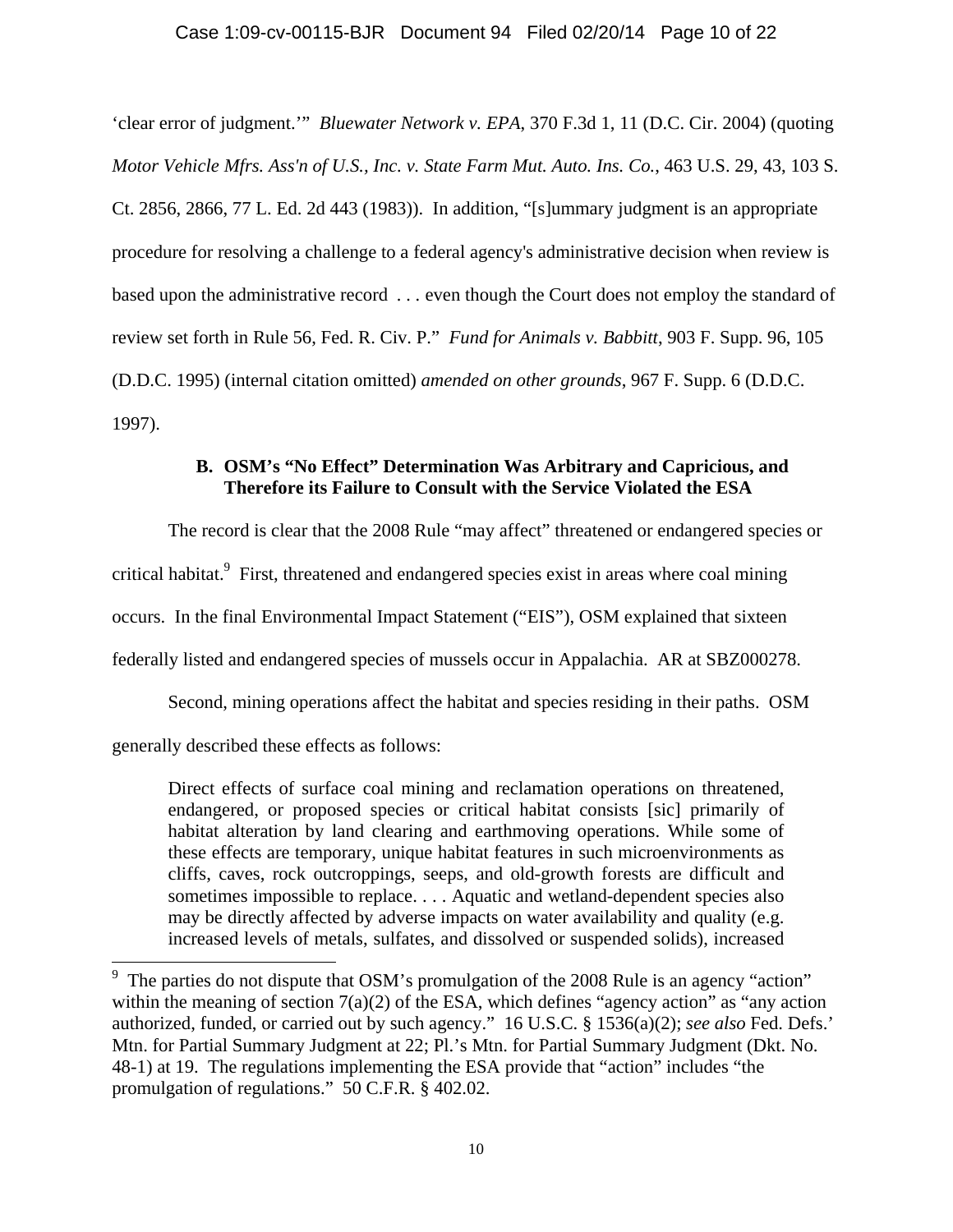variations of streamflow and thermal gradients, and changes in ground water levels and spring flows. If a species of concern lacks individual mobility, land clearing and excavation activities may result in a direct take. Direct effects are often readily identifiable, but the magnitude of incidental take resulting from both direct and indirect effects is difficult to ascertain and not well-documented.

AR at SBZ000281. The record also sets forth more specific effects on threatened and endangered species posed by coal mining operations. For example, "several studies have found a relationship between coal-related contaminants and toxicity to mussels." AR at SBZ000278. Another threat to mussels from coal mining is blackwater releases from coal processing plants. *Id.* In addition, as quoted above, OSM specifically noted that if a species "lacks individual mobility"—a phrase that aptly describes mussels—"land clearing and excavation activities may result in a direct take."10 AR at SBZ000281. Moreover, it was clear to OSM that "riparian buffer zones are important terrestrial habitats." AR at SBZ000279. With respect to valley fills, OSM recognized that "[w]hen streams are filled or mined through[,] all biota living in the footprint of the fill or in the mined area are lost." AR at SBZ000273.

Third, the 2008 Rule adopts different criteria than the 1983 Rule for permitting mining activities in the stream buffer zone and in and through streams.<sup>11</sup> This means that the 2008 Rule may lead to more, or at least, different sorts of, incursions into the stream buffer zone than the 1983 Rule, thereby potentially affecting listed species or critical habitat. For example, the 1983 Rule allowed mining activities in the buffer zone only upon a finding by the regulatory authority

 $\overline{\phantom{a}}$ 

 $10$  To "take" means to "harass, harm, pursue, hunt, shoot, wound, kill, trap, capture, or collect, or to attempt to engage in any such conduct." 16 U.S.C. § 1532(19).

 $11$  NMA argues that OSM's "no effect" determination was reasonable because the 2008 Rule does not "dictate" that coal mining activities occur near listed species or critical habitat, but instead provides considerations for "deciding *at a later time* whether to permit specific surface coal mining operations." NMA's Opp. at 22. This argument incorrectly presumes that the consultation requirement kicks in only if the proposed action *will* affect these species and habitat. But the correct threshold for triggering consultation is whether the action *may* affect the listed species or critical habitat.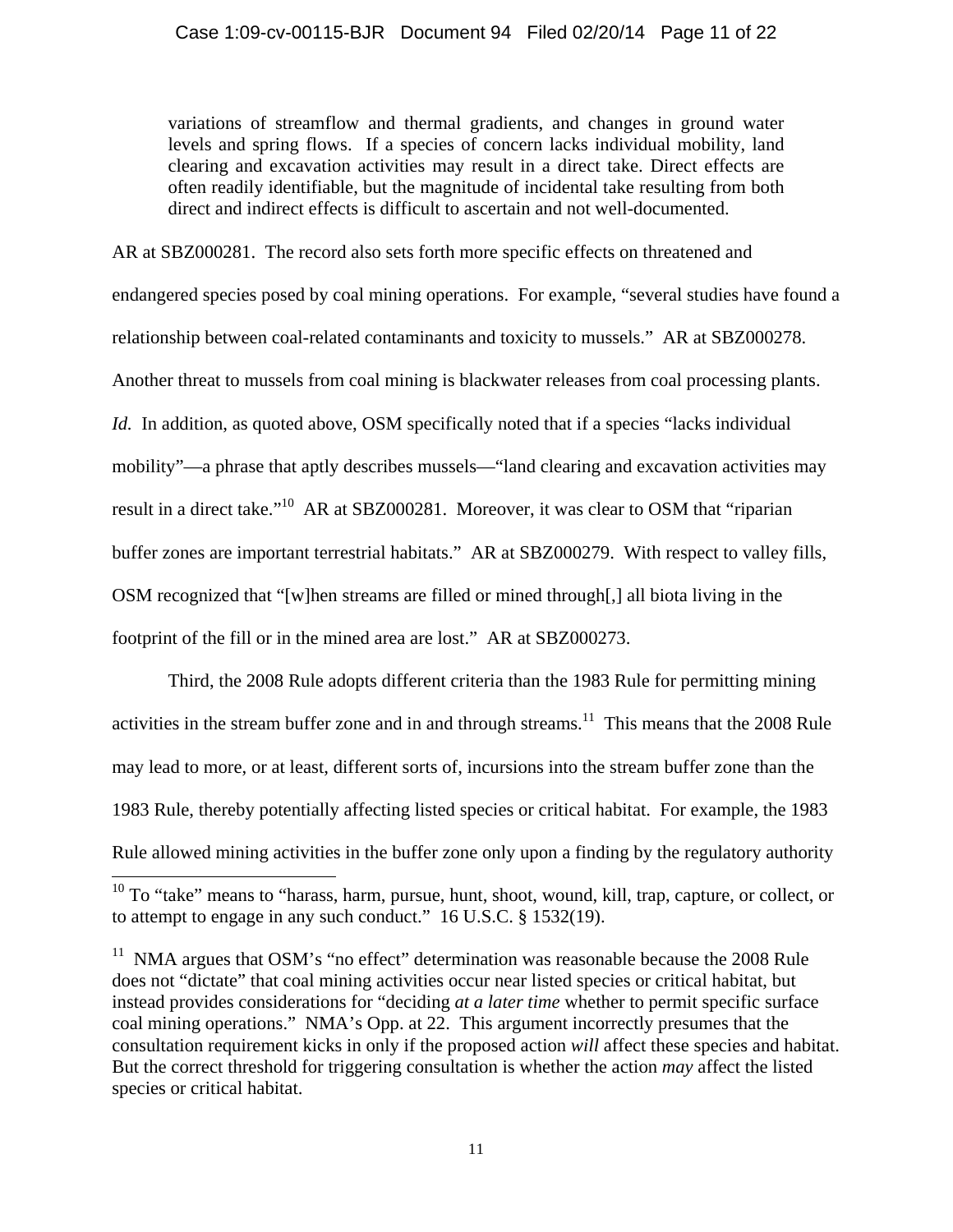#### Case 1:09-cv-00115-BJR Document 94 Filed 02/20/14 Page 12 of 22

that the mining activities "will not cause or contribute to the violation of applicable State or Federal water quality standards, and will not adversely affect the water quantity and quality or other environmental resources of the stream." 30 C.F.R.  $\S$ § 816.57(a), 817.57(a) (2008).<sup>12</sup> The 2008 Rule removes these two criteria related to water quality. 30 C.F.R. §§ 816.57(a), 817.57(a) (2013); *see also* AR at SBZ000006 (preamble to final rule). Instead, under the 2008 Rule, "the permit application must demonstrate, and the regulatory authority must find, that avoiding disturbance of the stream is either not reasonably possible or not necessary to meet the fish and wildlife and hydrologic balance protection provisions of the regulatory program." AR at SBZ000025 (preamble to final rule); *see also* 30 C.F.R. §§ 816.57(a), 817.57(a), 780.28(e); 784.28(e) (2013). In addition, the 2008 Rule provides exceptions to the buffer zone requirement for certain mining activities, including the diversion of streams and the construction of excess spoil fills, as long as the regulatory authority finds that "avoiding disturbance of the stream is not reasonably possible." AR at SBZ000025.

OSM itself has acknowledged that the 2008 Rule establishes different standards than the 1983 Rule for allowing mining activities within the stream buffer zone. In the final EIS and the preamble to the final Rule, OSM repeatedly stated that the revisions to the 1983 stream buffer zone rule encompassed by Alternative 1, the alternative that became the 2008 Rule, would have positive effects on the environment as compared to the 1983 Rule. *See* AR at SBZ000063 (preamble to the final rule) ("Alternative 1 is uniquely different from the other alternatives in that it incorporates changes to reduce the adverse impacts of coal mine waste disposal facilities . . . on fish, wildlife, and related environmental values. We anticipate that these changes would

l

 $12$  The regulations relating to the stream buffer zone requirement and its exceptions are divided between regulations addressing surface mining activities (Part 816 and Part 780) and those addressing underground mining activities (Part 817 and Part 784). The environmental standards related to stream protection are the same for both surface mining (sections 780.28 and 816.57) and underground mining (sections 784.28 and 817.57).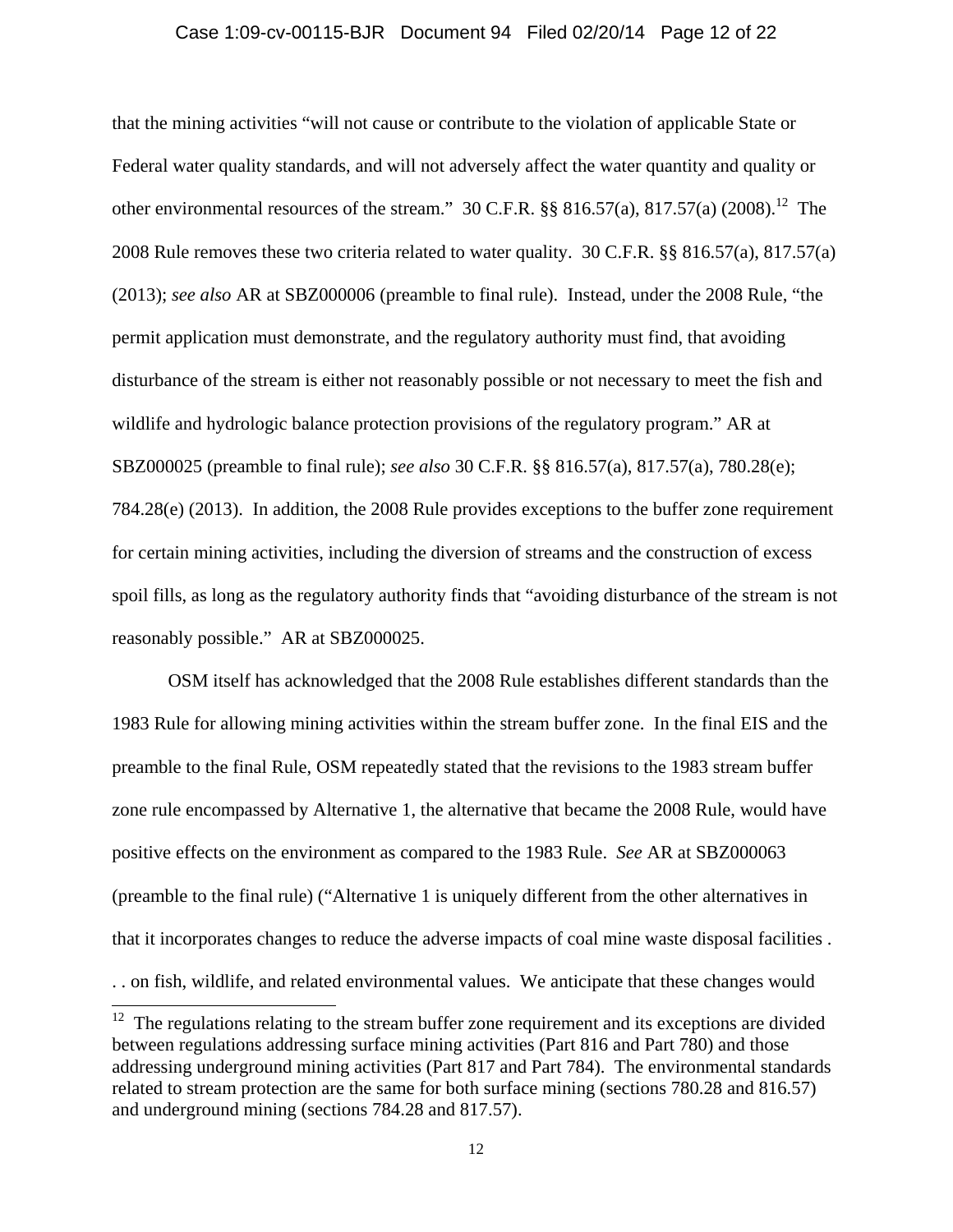### Case 1:09-cv-00115-BJR Document 94 Filed 02/20/14 Page 13 of 22

positively impact the environment."); AR at SBZ000280 (final EIS) ("Alternative 1 would also require more rigorous environmental analyses of placement of coal waste coupled with existing regulations. This should have a slightly positive effect on terrestrial fauna."); AR at SBZ000119-20 (final EIS) ("Coupled with the changes in excess spoil regulations, Alternative 1 would result in slight positive effects on the human environment with respect to direct hydrologic impacts, water quality, and aquatic fauna when compared to the 'no action' alternative."). It does not matter if the changes OSM expected after implementing the 2008 Rule are deemed less protective or more protective; what matters is that the 2008 Rule established different standards for allowing mining activities within the stream buffer zone as compared to the 1983 Rule. Due to these changes, the 2008 Rule had the potential for different effects on species and the environment than the 1983 Rule.

Faced with clear evidence that habitats within stream buffer zones are home to threatened and endangered species and that mining operations affect the environment, water quality, and all living biota, OSM's determination that the revisions to the stream protection rule encompassed by the 2008 Rule would have no effect on threatened and endangered species or critical habitat was not a rational conclusion.<sup>13</sup> "[T]he record belies the agency's conclusion" of no effect, so the

 $\overline{a}$ 

<sup>13</sup> NMA argues that a 2008 memorandum in the record, *see* AR at SBZ000349, demonstrates that there was a rational basis for OSM's decision not to initiate ESA consultation on the 2008 Rule. *See* NMA's Supp. Br. on ESA Claims (Dkt. No. 73) at 4. That document is entitled "Summary of Consultation and Coordination with Other Agencies" and states that in September 2006, the "FWS and the Office of the Solicitor agreed that the proposed rule would not have any effect on threatened or endangered species and that therefore, there was no need to initiate consultation under Section 7 of the Endangered Species Act." AR at SBZ000349. However, no party asserts that this discussion between OSM and the Service satisfies OSM's consultation duties. Moreover, the regulations provide that an agency can avoid formal consultation by engaging in informal consultation with the Service only if, as a result of the informal consultation, "the Federal agency determines, with the *written concurrence* of [the Service], that the proposed action is not likely to adversely affect any listed species or critical habitat." 50 C.F.R. § 402.14(b)(1) (emphasis added). There is no such written concurrence in the record.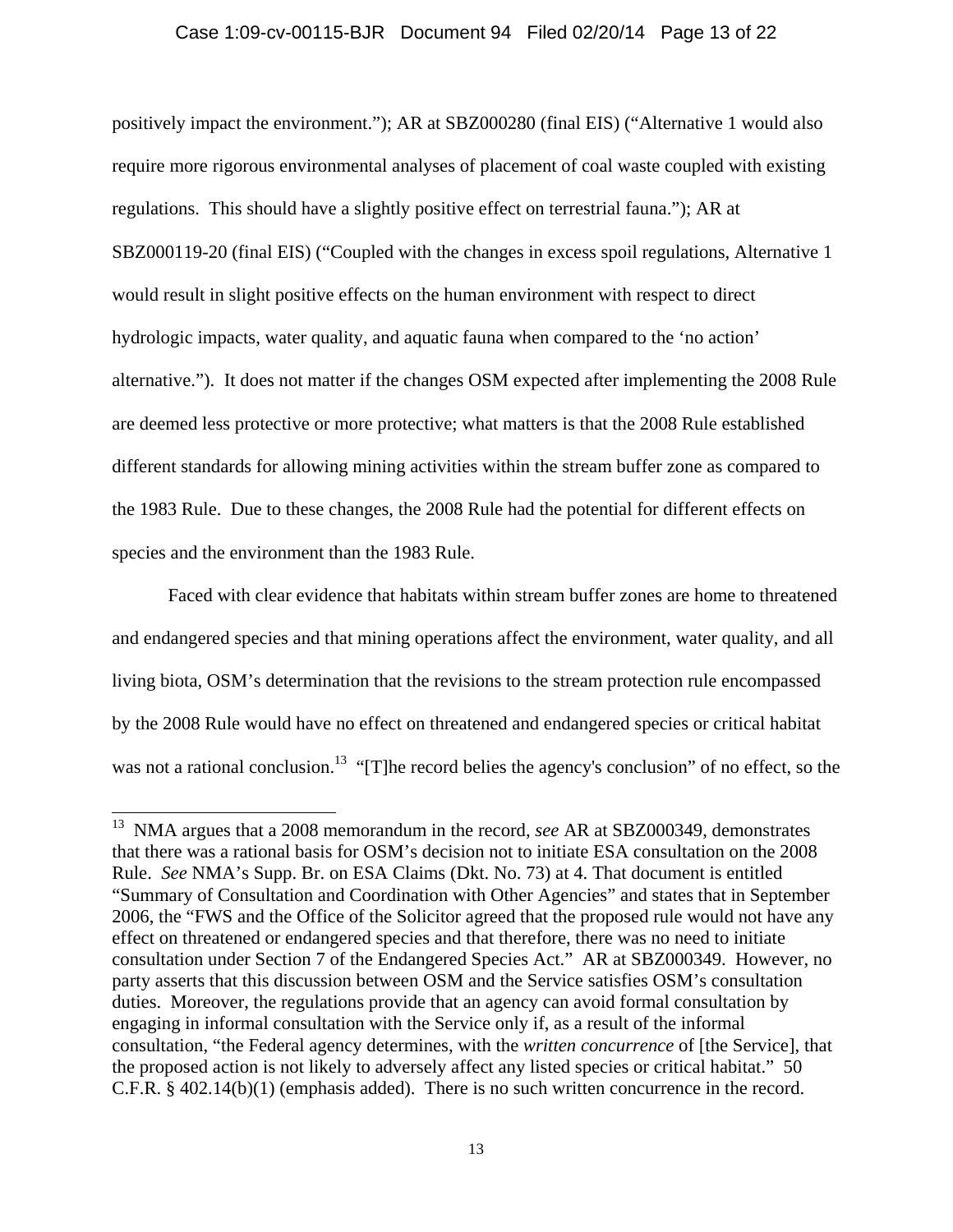### Case 1:09-cv-00115-BJR Document 94 Filed 02/20/14 Page 14 of 22

court "must undo [OSM's] action." *Cnty. of Los Angeles v. Shalala*, 192 F.3d 1005, 1021 (D.C. Cir. 1999). Because the 2008 Rule "may affect" threatened and endangered species and critical habitat, OSM was required to initiate consultation on the 2008 Rule. OSM's failure to do so was a violation of section 7(a)(2) of the ESA.

# **C. OSM's Reliance on the 1996 Biological Opinion to Avoid Consultation was Arbitrary and Capricious**

OSM's "no effect" determination was a result of OSM's reliance on the 1996 Biological Opinion. *See* AR at SBZ000281, SBZ000283-84. In the 1996 Biological Opinion, the Service identified a list of regulations "as pertinent to the protection of fish, wildlife, and related environmental values." AR at SBZ000281. The Service determined that compliance with those regulations would ensure that continuation and approval of mining operations conducted under the SMCRA would not likely jeopardize the continued existence of any threatened, endangered, or proposed species or result in adverse modification of designated or proposed critical habitat. AR at SBZ000283, SBZ037396. In promulgating the 2008 Rule, OSM reasoned that because the 2008 Rule did not alter any of those protective provisions, the Rule would have no effect on listed species and critical habitat. AR at SBZ000283 (final EIS). In response to a comment that even positive effects from the proposed Rule were enough to trigger section  $7(a)(2)$  consultation, OSM spelled out how the 1996 Biological Opinion allowed it to avoid consultation, stating:

[O]ur existing regulations contain extensive provisions that the U.S. Fish and Wildlife Service, in a 1996 biological opinion, found adequate to protect threatened and endangered  $(T \& E)$  species and their habitat. The biological opinion did not include the stream buffer zone rule as one of those provisions. None of the alternatives under consideration in this EIS would alter any of the regulations listed in the biological opinion. Therefore, contrary to our statement in the DEIS, we no longer believe that Alternatives 1, 2, and 3 would have a slightly positive effect on T & E species. Instead, we anticipate that none of the action alternatives would have any effect on  $T \& E$  species. ... Therefore, there is no need to initiate formal consultation under Section 7 of the Endangered Species Act.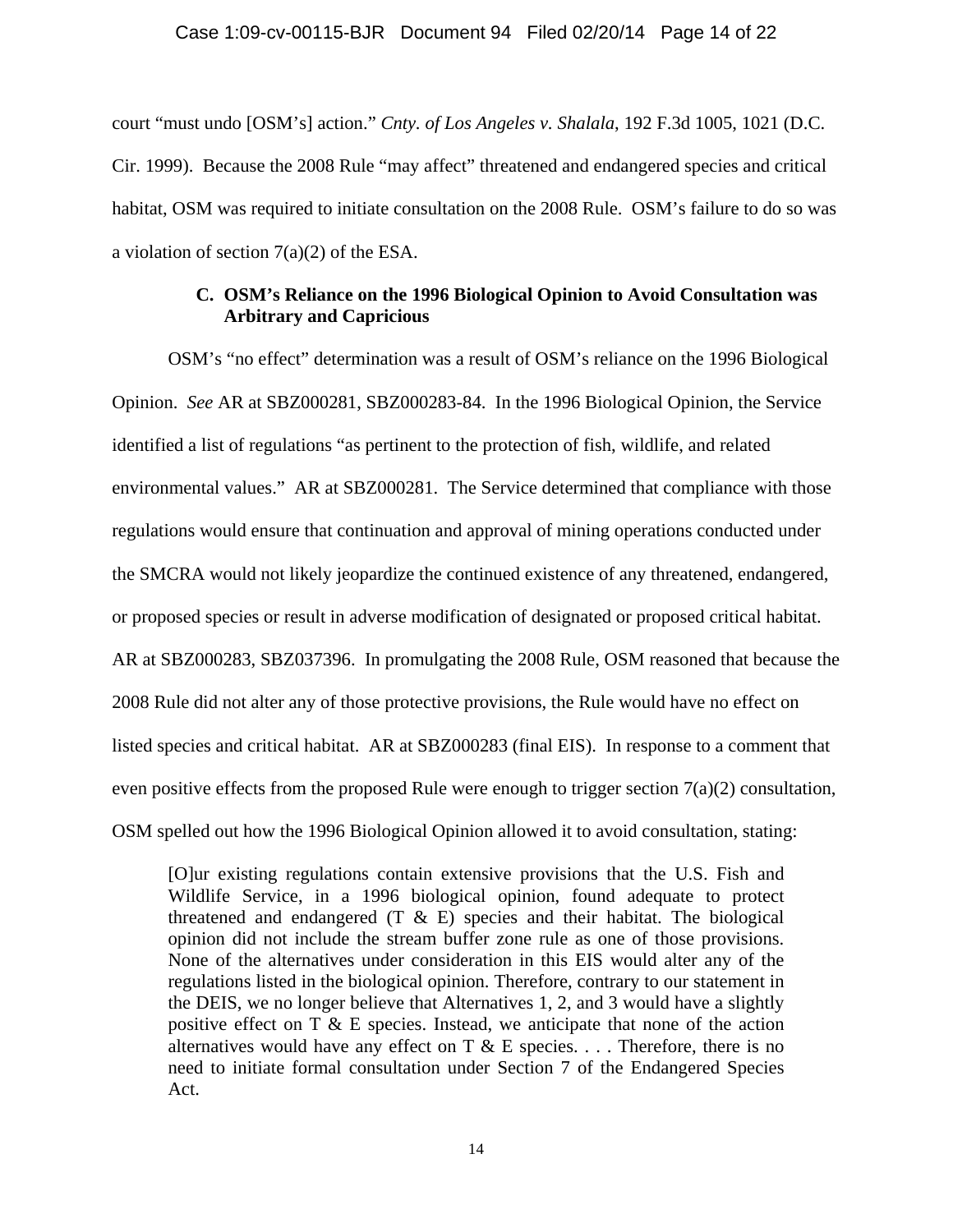AR at SBZ001792 (final EIS) (emphasis omitted).

At this point, only NMA argues that this reliance was reasonable. NPCA argues that this reliance was arbitrary and capricious. For their part, the Federal Defendants acknowledge that OSM was wrong to rely on existing regulations to avoid consultation. *See* Fed. Defs.' Mtn. for Partial Summary Judgment at 22 ("Instead of considering the on-the-ground direct and indirect effects of the agency action—i.e., the [2008] Rule—OSM *erroneously relied* on other preexisting regulations to support its conclusion that there would be no effects on threatened and endangered species or critical habitat from this action.") (emphasis added). But the Federal Defendants contend that NPCA's claim that this reliance was arbitrary and capricious (Count III) should be dismissed as moot. *Id.* at 37.

Count III, the reliance claim, is clearly not moot. OSM's reliance on the 1996 Biological Opinion's "no jeopardy" decision is the basis for OSM's conclusion that the 2008 Rule did not require consultation under section 7 of the Endangered Species Act. The court cannot fully address whether OSM's "no effect" determination was arbitrary and capricious without taking up OSM's reasons for not consulting on the 2008 Rule. Even though NPCA presented the consultation claim and the reliance claim as two separate counts in its amended complaint, this is an artificial distinction, because they are really part of the same claim that consultation was required.

Turning to the merits, the court concludes that OSM's reliance on the 1996 Biological Opinion was arbitrary and capricious because, quite obviously, the 1996 Biological Opinion did not consider and could not have considered the effects of the 2008 Rule on threatened and endangered species and critical habitat. To clarify, the Service's "no jeopardy" conclusion in the 1996 Biological Opinion was reached after reviewing the SMCRA and "its implementing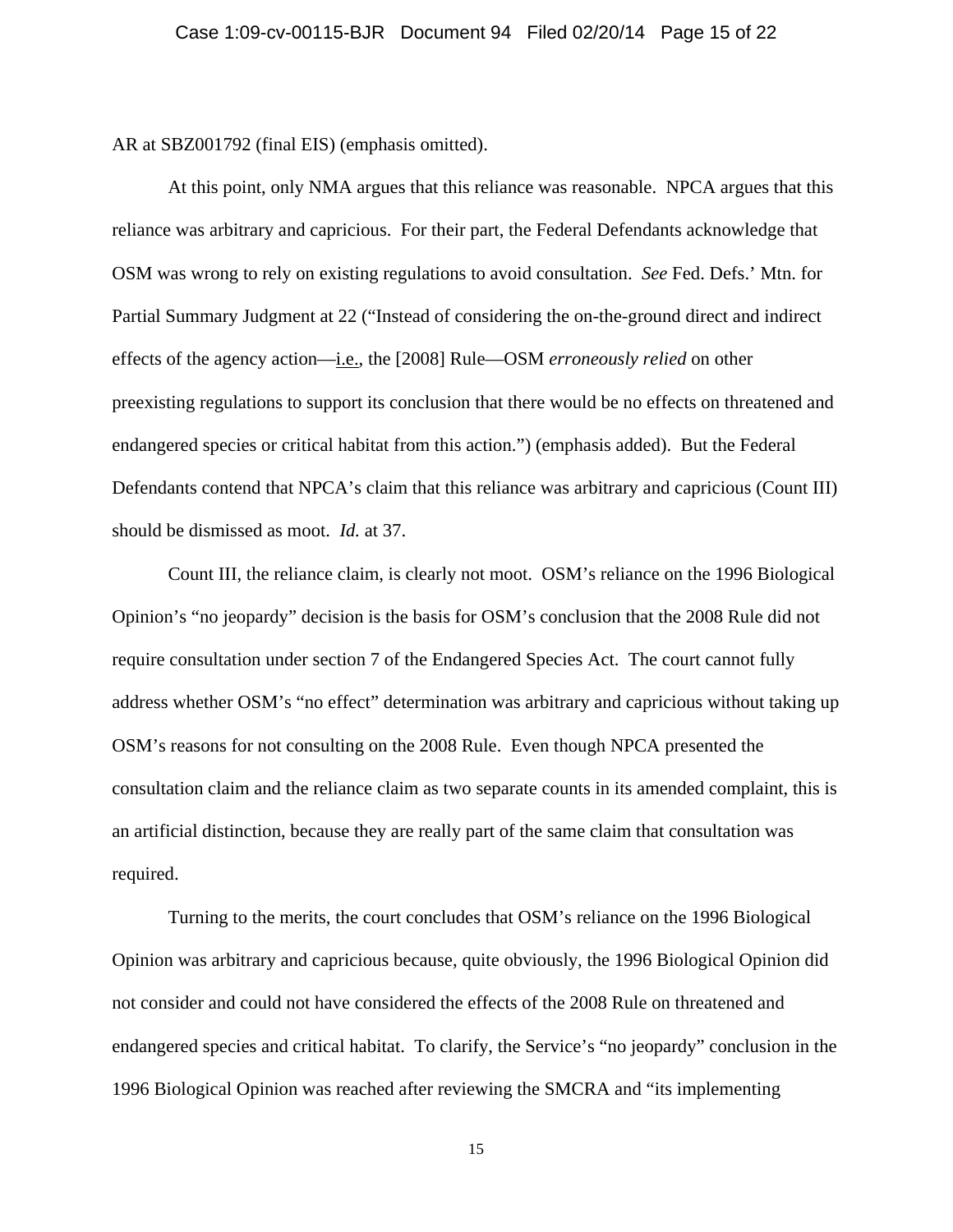### Case 1:09-cv-00115-BJR Document 94 Filed 02/20/14 Page 16 of 22

regulations." AR at SBZ037396. At that time, the SMCRA's "implementing regulations" included the 1983 stream buffer zone rule. Therefore, although the 1996 Biological Opinion does not specifically point to compliance with the 1983 Rule as forming the basis for its "no jeopardy" conclusion, that stream buffer zone rule was one of the provisions that the Service considered in reaching its "no jeopardy" conclusion. But the 2008 Rule *changes* that 1983 Rule, and therefore, changes one of the grounds on which the 1996 Biological Opinion's "no jeopardy" conclusion is based. It follows that the 1996 Biological Opinion cannot provide a rational basis for avoiding consultation on the 2008 Rule. The 1996 Biological Opinion simply did not consider the 2008 Rule in reaching its "no jeopardy" conclusion. Reliance on the 1996 Biological Opinion was arbitrary and capricious.

Furthermore, the 1996 Biological Opinion did not consider new information on the impacts of coal mining on streams and aquatic life that post-1996 scientific research revealed. OSM was fully aware of this research, because OSM discussed it in both the final EIS for the 2008 Rule, *see* AR at SBZ000098-346 and SBZ000351-1869, and in a 2005 Programmatic Environmental Impact Statement (PEIS) that evaluated the adverse environmental impacts of mountaintop mining operations and excess spoil valley fills (MTM/VF) in Appalachia.14 *See* AR at SBZ030644-SBZ031150. Several examples of studies demonstrate that new scientific information was reported after issuance of the 1996 Biological Opinion. Post-1996 research studies found that coal mining and excess spoil fill construction are associated with downstream changes in surface-water chemistry, including increased concentrations of selenium.15 *See* AR at

 $\overline{\phantom{a}}$ 

 $14$  OSM issued the draft PEIS and final PEIS along with four other federal agencies. AR at SBZ030647. The 2005 MTM/VF final PEIS incorporates by reference the 2003 MTM/VF draft PEIS. *Id.* 

<sup>&</sup>lt;sup>15</sup> In the final EIS, OSM noted that "[e]levated selenium concentrations may impact aquatic biota and possibly higher order organisms that feed on aquatic organisms." AR at SBZ000277.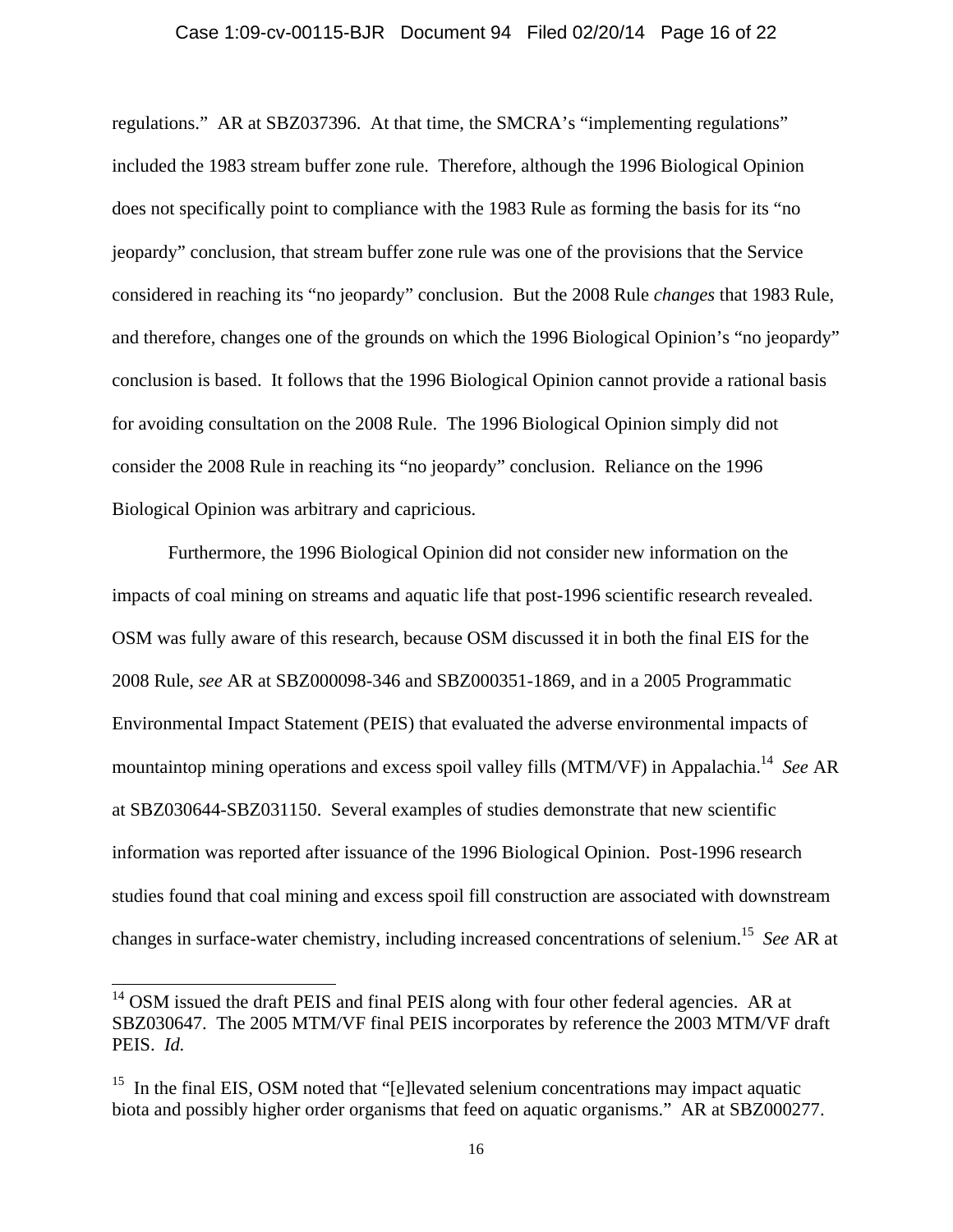### Case 1:09-cv-00115-BJR Document 94 Filed 02/20/14 Page 17 of 22

SBZ000277; *see also* AR at SBZ030685, SBZ030687, SBZ030753-55; AR at SBZ031263, SBZ033352. A 2001 study analyzing stream temperature discovered that the temperature of a stream below a valley fill site had lower daily fluctuations and less seasonal variation than the temperature of a stream below an unmined site.<sup>16</sup> AR at SBZ000276. Another study found that the total number of fish species was "dramatically lower" in sites associated with valley fills. AR at SBZ031263-64 (discussed in the MTM/VF draft PEIS at SBZ032754). Other research found that between 1992 and 2002, approximately 1,200 miles of headwater streams in Appalachia had been directly impacted by coal mining activities such as valley fills, coal removal areas, roads and ponds. AR at SBZ030650. The 1996 Biological Opinion could not have taken into account these cumulative impacts of coal mining that occurred after 1996.

After going over much of this research in the final EIS, OSM then disregarded it entirely by relying on the 1996 Biological Opinion to determine the potential effect of the 2008 Rule on listed species and critical habitat. Ignoring these more recent findings about the impacts of coal mining and instead relying on an analysis from 12 years prior was arbitrary and capricious. *See Motor Vehicle Mfrs. Ass'n of U.S., Inc.*, 463 U.S. at 43, 103 S. Ct. at 2867 ("Normally, an agency rule would be arbitrary and capricious if the agency . . . entirely failed to consider an important aspect of the problem." (internal quotation marks omitted)).

### **D. The Appropriate Remedy is to Vacate the 2008 Rule**

 $\overline{\phantom{a}}$ 

Having determined that OSM's decision not to consult on the 2008 Rule was contrary to law, the court now turns to the appropriate remedy. NPCA and the Federal Defendants request that the 2008 Rule be vacated. NMA argues that the court should remand the 2008 Rule to OSM with instructions to initiate consultation.

 $16$  In discussing this study in the final EIS, OSM explained that the "heating up of a stream" reduces the oxygen carrying capacity of the waterway, harming stream life that is temperaturesensitive." SBZ000276.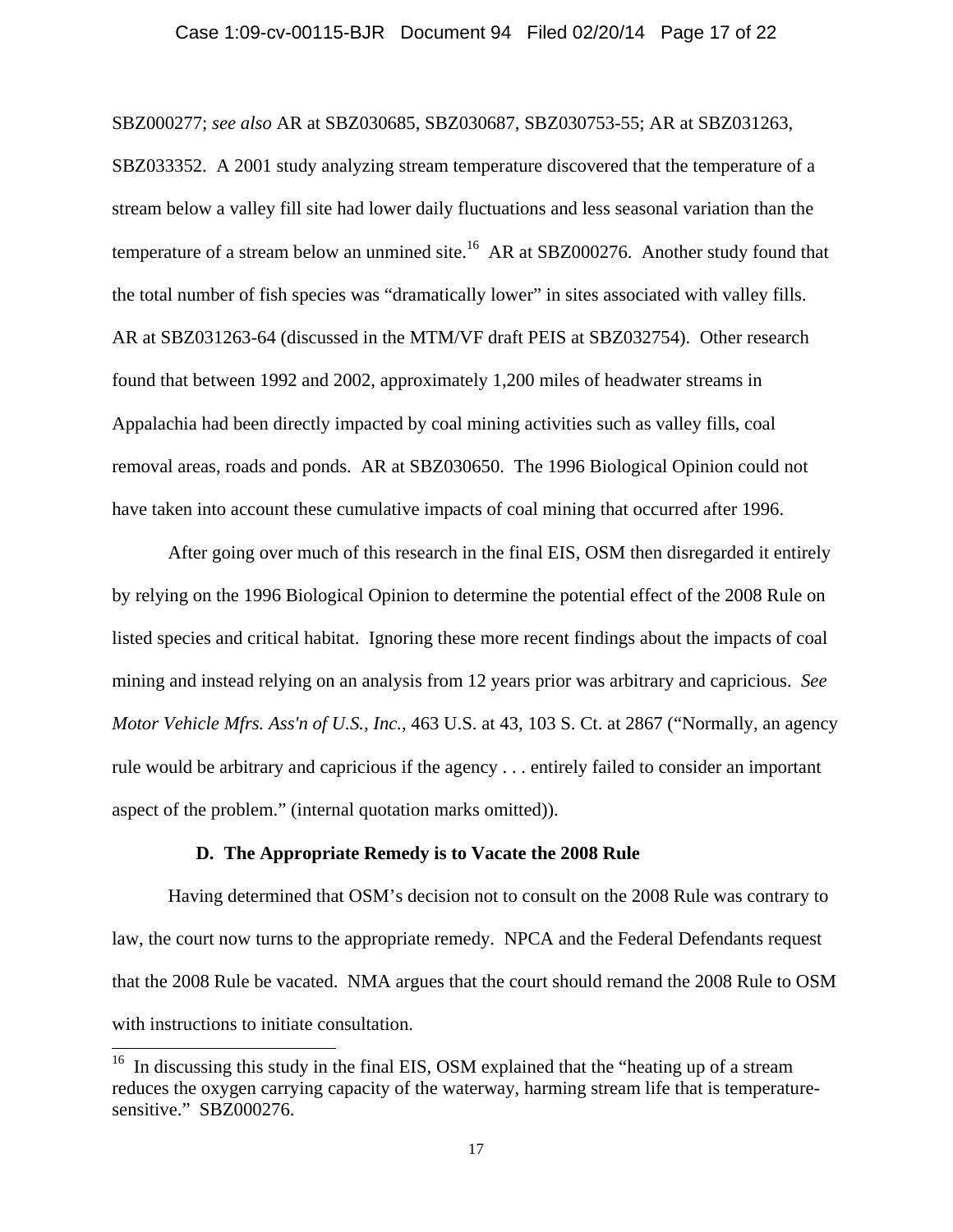#### Case 1:09-cv-00115-BJR Document 94 Filed 02/20/14 Page 18 of 22

The APA governs the remedy for NPCA's ESA claims, providing that the "reviewing court shall . . . hold unlawful and set aside agency action" found to be arbitrary and capricious or unlawful. 5 U.S.C. § 706(2)(A). As NMA points out, the court has discretion to remand without vacatur. *Advocates for Highway & Auto Safety v. Fed. Motor Carrier Safety Admin.*, 429 F.3d 1136, 1151 (D.C. Cir. 2005). The decision whether to vacate depends on two factors: first, "the seriousness of the order's deficiencies (and thus the extent of doubt whether the agency chose correctly)" and second, "the disruptive consequences of an interim change that may itself be changed." *Allied-Signal, Inc. v. U.S. Nuclear Regulatory Comm'n*, 988 F.2d 146, 150-51 (D.C. Cir. 1993) (quoting *Int'l Union, United Mine Workers of Am. v. Fed. Mine Safety & Health Admin.*, 920 F.2d 960, 967 (D.C. Cir. 1990)) (internal quotation marks omitted). Moreover, remand without vacatur is appropriate where "there is at least a serious possibility that the [agency] will be able to substantiate its decision on remand." *Allied-Signal, Inc.*, 988 F.2d at 151; *see also Milk Train, Inc. v. Veneman*, 310 F.3d 747, 756 (D.C. Cir. 2002) (describing it as "a factor that favors remanding rather than vacating.").

The court is convinced that OSM's failure to initiate ESA section 7 consultation is a serious deficiency and not merely "a strictly procedural defect," as NMA argues. NMA's Opp. at 30. Section  $7(a)(2)$  of the ESA contains both a procedural requirement to pursue consultation with the Service and a substantive requirement to ensure that the proposed agency action is not likely to jeopardize the continued existence of an endangered or threatened species or adversely affect critical habitat. *See Defenders of Wildlife v. Jackson*, 791 F. Supp. 2d 96, 112-13 (D.D.C. 2011) ("It is clear that § 7(a)(2) of the ESA contains *both* a substantive *and* procedural requirement."). The Supreme Court has cautioned that "Congress intended endangered species to be afforded the highest of priorities." *Tenn. Valley Auth. v. Hill*, 437 U.S. 153, 174, 98 S. Ct.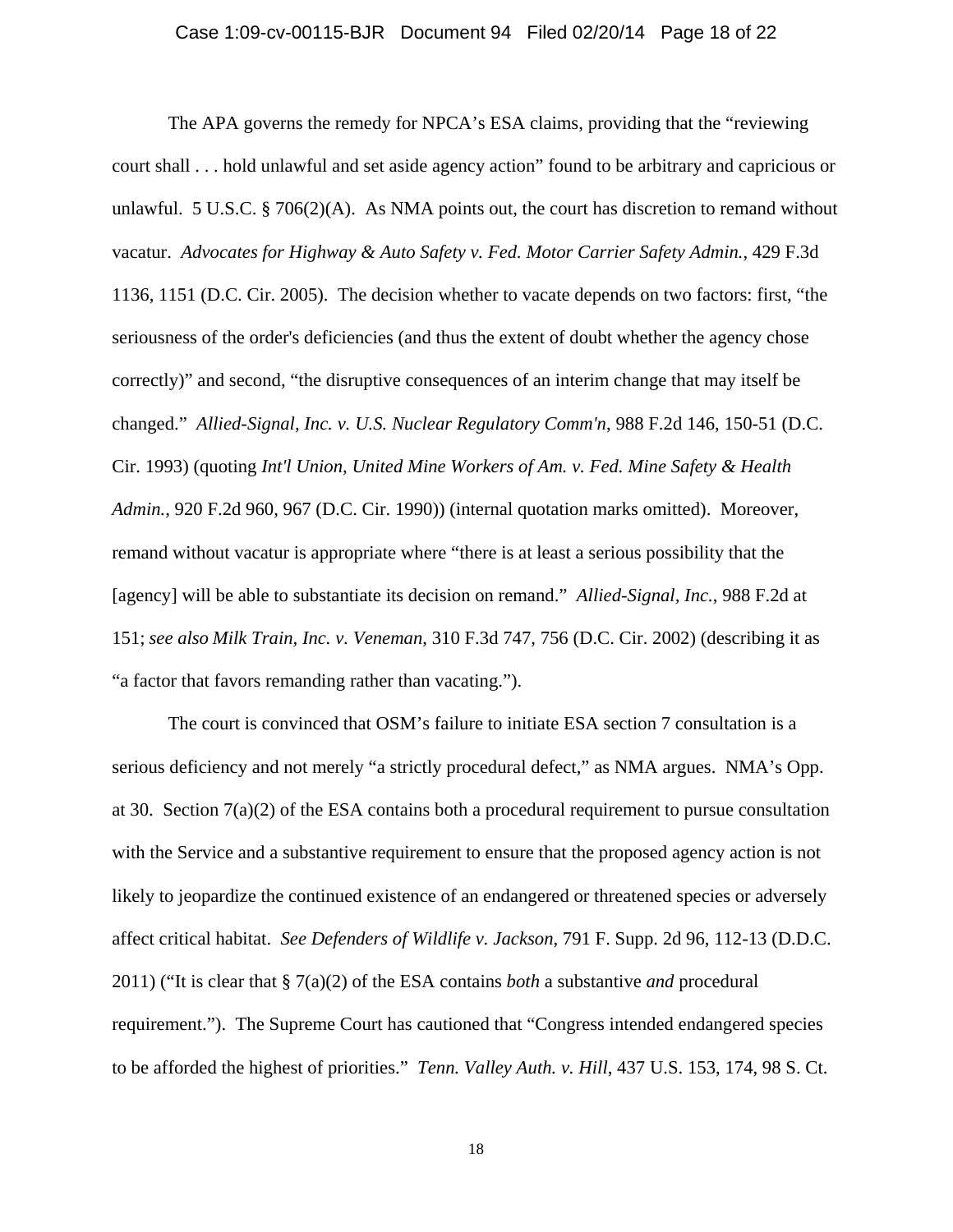### Case 1:09-cv-00115-BJR Document 94 Filed 02/20/14 Page 19 of 22

2279, 2292, 57 L. Ed. 2d 117 (1978). Absent consultation with the Service, there is no confirmation that the 2008 Rule would avoid jeopardizing threatened or endangered species or adversely modifying critical habitat.17 *See Bldg. Indus. Legal Def. Found. v. Norton*, 231 F. Supp. 2d 100, 105 (D.D.C. 2002) (vacating critical habitat designation where agency's error was a serious substantive error and not merely a procedural flaw). In addition, here there is no "serious possibility" that OSM would be able to develop a reasoned explanation on remand, because OSM has confessed legal error. *See Allied-Signal, Inc.*, 988 F.2d at 151.

As to the second part of the test, the Federal Defendants and NPCA have shown that vacating the 2008 Rule will have limited disruptive consequences. Vacatur would result in the reinstatement of the 1984 Rule, which governed surface mining activities for over 25 years and with which the regulated community is familiar. *See Envtl. Def. v. Leavitt*, 329 F. Supp. 2d 55, 64 (D.D.C. 2004) ("When a court vacates an agency's rules, the vacatur restores the status quo before the invalid rule took effect." (citing *Indep. U.S. Tanker Owners Comm. v. Dole*, 809 F.2d 847, 854 (D.C.Cir.1987)); *see also Humane Soc'y of U.S. v. Kempthorne*, 579 F. Supp. 2d 7, 21 (D.D.C. 2008) ("Little confusion or inefficiency will result from reinstating a regulatory regime that was in place from 1978 to 2007."). So far, the 2008 Rule is effective only on those lands where OSM is the regulatory authority. *See Declaration of OSM Director Joseph G. Pizarchik* 

 $\overline{\phantom{a}}$ 

 $17$  NMA argues that the 2008 Rule could be retained in effect pending ESA consultation in accordance with ESA section 7(d), which provides:

After initiation of consultation required under subsection  $(a)(2)$  of this section, the Federal agency and the permit or license applicant shall not make any irreversible or irretrievable commitment of resources with respect to the agency action which has the effect of foreclosing the formulation or implementation of any reasonable and prudent alternative measures which would not violate subsection  $(a)(2)$  of this section.

<sup>16</sup> U.S.C. § 1536(d). But it is mere speculation on the part of NMA that the 2008 Rule does not cross the "Section 7(d) threshold." NMA's Resp. at 15-17.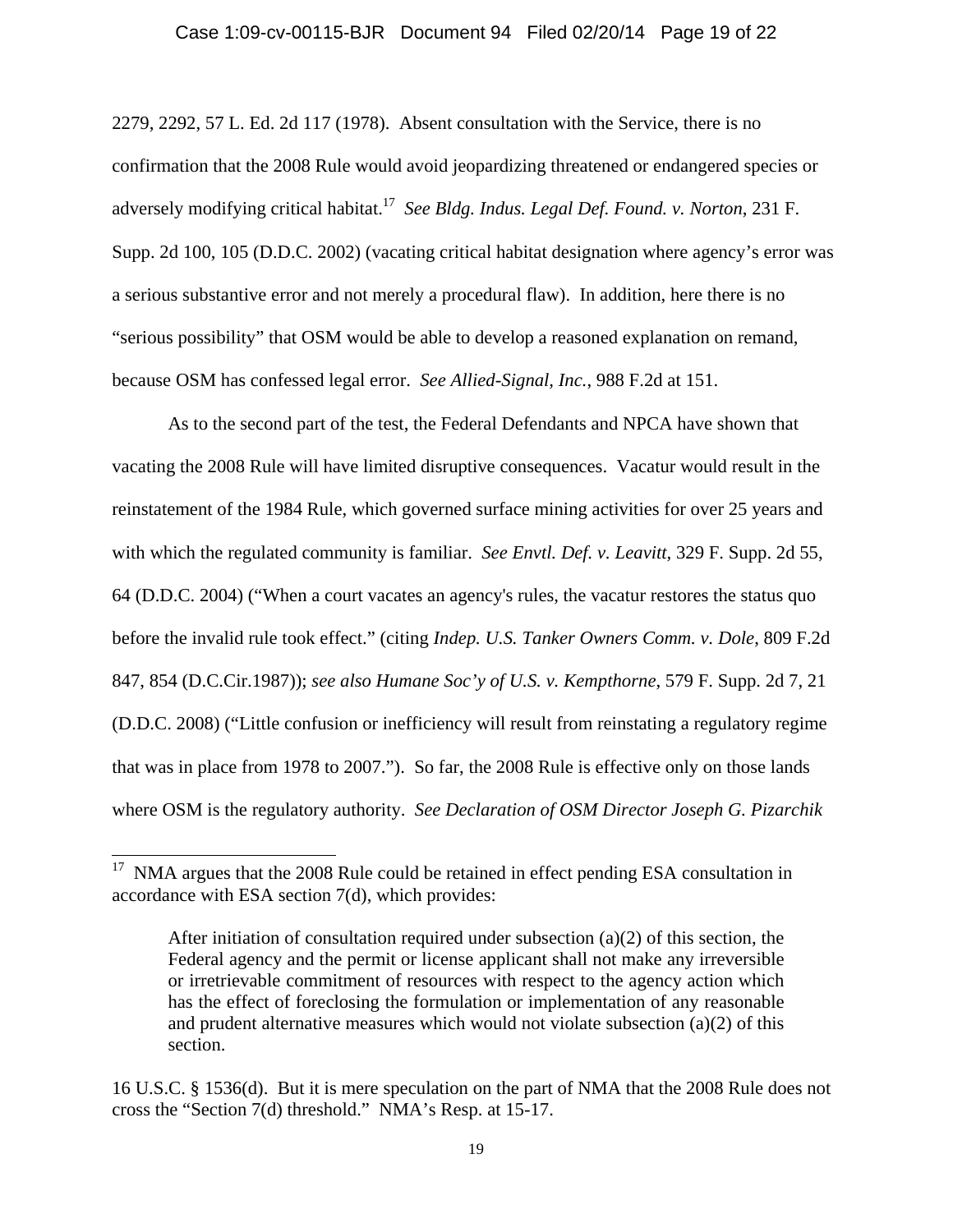### Case 1:09-cv-00115-BJR Document 94 Filed 02/20/14 Page 20 of 22

(Dkt. No. 43-4) ("*Pizarchik Decl.*") at ¶ 17. This means that the 2008 Rule became effective on Indian lands in all states and on all lands in the states of Arizona, California, Georgia, Idaho, Massachusetts, Michigan, North Carolina, Oregon, Rhode Island, South Dakota, Tennessee and Washington. *Id.* OSM has concluded that vacating the 2008 Rule would not have disruptive consequences on those lands for several reasons. First, mining on Indian lands occurs almost exclusively in arid regions with very few streams. *Pizarchik Decl.* ¶ 17. In addition, of the states listed above, only Tennessee contains mines that are actively producing coal, and the amount of coal mined in Tennessee amounts to less than 0.1% of the total tonnage of coal mined nationally.18 *Id.* The Federal Defendants also assert that Tennessee historically has "been reluctant to approve operations that propose to fill or mine through perennial or intermittent streams." *Id.*

On all other lands—meaning those lands for which the state is the approved regulatory authority—the 2008 Rule is not yet effective. Therefore, vacating the Rule would not be disruptive. This is because no state with an approved regulatory program has amended its program to reflect the 2008 Rule. *See Pizarchik Decl.* at ¶ 18. Moreover, it may be more disruptive to retain the 2008 Rule in effect. OSM is in the process of developing a new stream protection rule and it would be unnecessarily costly and burdensome for OSM to administratively withdraw the 2008 Rule through notice-and-comment procedures when OSM is already working on a new rule to replace the 2008 Rule. *See Pizarchik Decl.* at ¶¶ 19-26.

NMA argues that vacating the 2008 Rule will undo the clarification of the scope of the stream buffer zone rule that the 2008 Rule was intended to provide, "and return the regulatory program to its previous confused and uncertain state." NMA's Opp. at 32. But this is just an

 $\overline{\phantom{a}}$ 

<sup>&</sup>lt;sup>18</sup> While NPCA agrees that vacatur would not be disruptive, it disagrees with any suggestion by the Federal Defendants that the 2008 Rule has not had harmful effects on Tennessee's watersheds and aquatic ecosystems. Pl.'s Mtn. for Partial Summary Judgment at 29.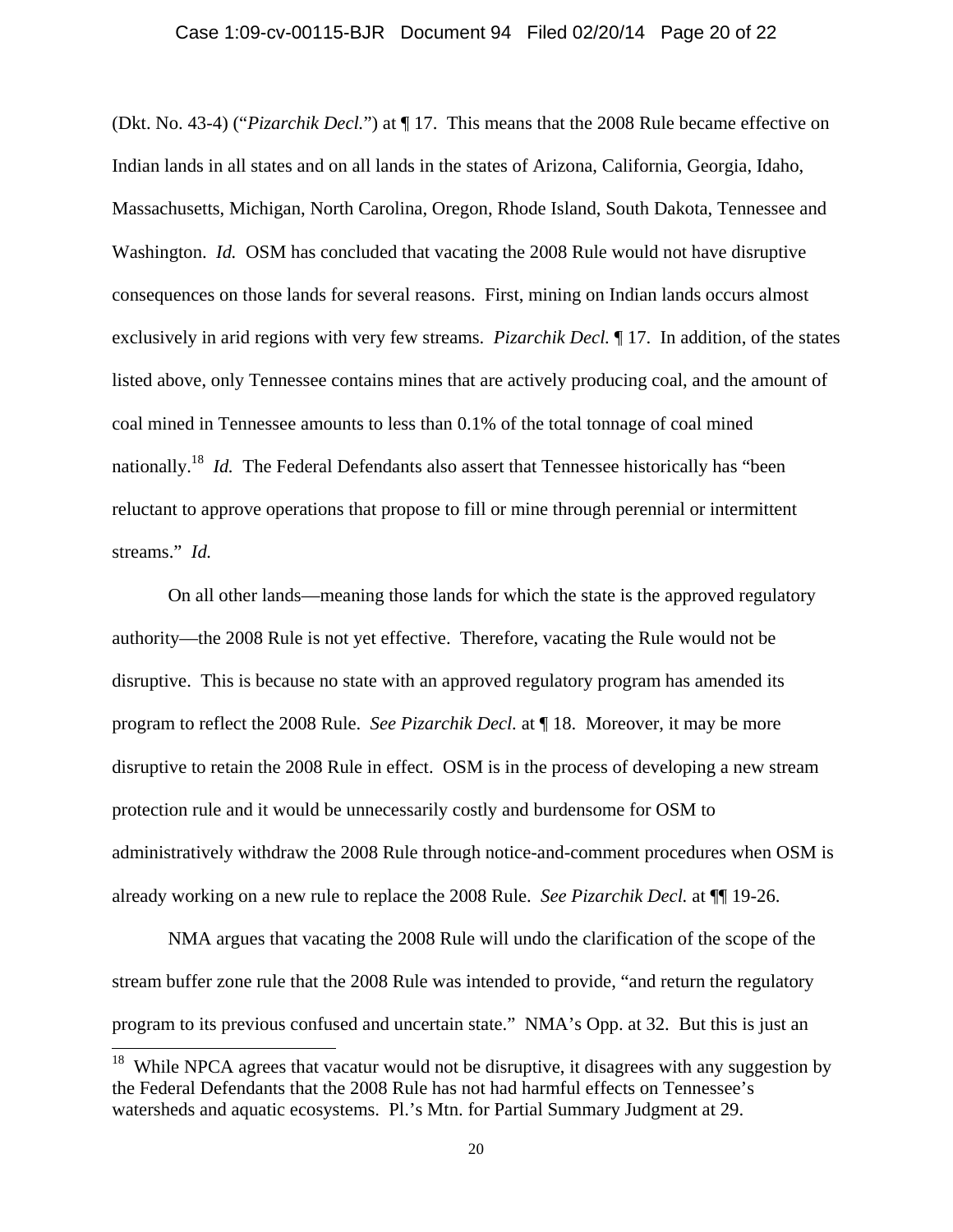#### Case 1:09-cv-00115-BJR Document 94 Filed 02/20/14 Page 21 of 22

abstract policy argument and is not adequate to rebut the Federal Defendants' showing that vacatur of the 2008 Rule will not have disruptive consequences. *See Bldg. Indus. Legal Def. Found.*, 231 F. Supp. 2d at 106 ("In assessing the 'disruptive consequences' of vacatur, *see Allied–Signal,* 988 F.2d at 150–51, the Court cannot rely upon intervenors' abstract policy arguments; rather, there must be some factual basis for determining what the disruptive consequences might be."). Accordingly, the court finds that vacatur of the 2008 Rule is warranted.

## **E. NPCA's Remaining Claims**

 $\overline{a}$ 

 Because the 2008 Rule is being set aside, NPCA's remaining claims challenging the promulgation of that Rule are moot. *See Alabama Power Co. v. EPA*, 40 F.3d 450, 456 (D.C. Cir. 1994) (declining to address a claim that was rendered moot by the court's vacatur of the agency's rule). These claims are that the 2008 Rule violates the environmental protection standards of the SMCRA (Count I), that EPA's concurrence in the 2008 Rule violates section 501 of the SMCRA (Count VI), and that EPA's failure to consult with the Service before issuing its written concurrence violates its duties under the ESA (Count VII).<sup>19</sup> Count V has already been dismissed. *See Minute Order* (Sept. 12, 2013).

Moreover, the court has found that OSM's reliance on the 1996 Biological Opinion as a reason for not consulting on the 2008 Rule was arbitrary and capricious. Given this ruling, the court does not find it necessary to address Count IV.20

Section 501 of the SMCRA, the basis for Count VI, provides that OSM must obtain the written concurrence of the EPA "with respect to those regulations promulgated under this section which relate to air or water quality standards promulgated under the authority of the Federal Water Pollution Control Act, as amended [33 U.S.C. § 1251 et seq.]; and the Clean Air Act, as amended [42 U.S.C. § 7401 et seq.][.]" 30 U.S.C. § 1251(a)(B).

<sup>&</sup>lt;sup>20</sup> In Count IV, the plaintiffs allege that OSM's failure to reinitiate consultation renders the 1996 Biological Opinion invalid under the ESA.